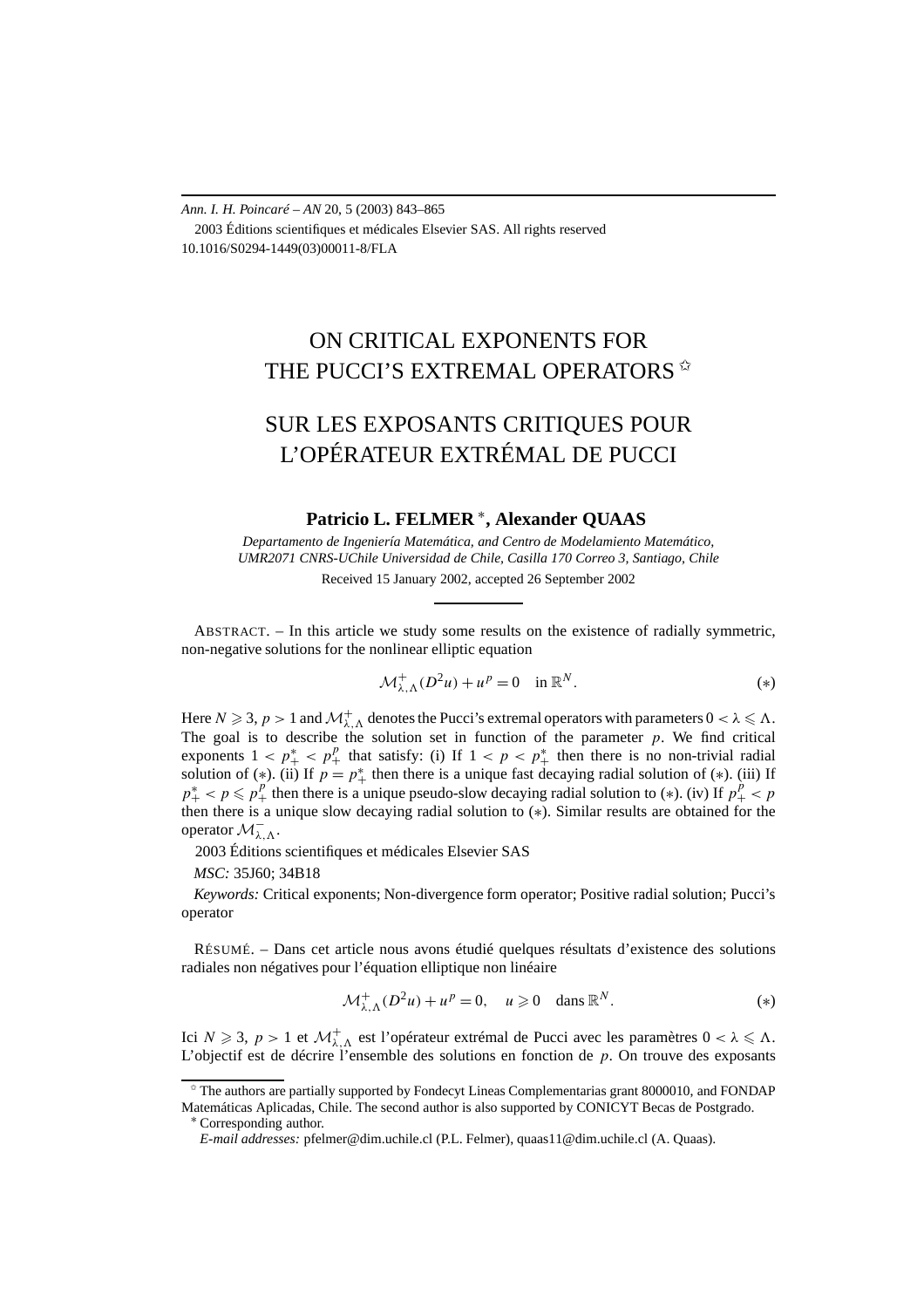critiques  $1 < p^*_{+} < p^p_{+}$  tels que : (i) Si  $1 < p < p^*_{+}$ , alors il n'existe pas de solution radiale non triviale de (∗). (ii) Si  $p = p^*$ , il existe une unique solution radiale de (∗) à décroissance rapide. (iii) Si  $p^* < p \leq p_+^p$ , il existe une unique solution radiale de (\*) à décroissance pseudo-lente. (iv) Si  $p_+^p < p$ , il existe une unique solution radiale de (\*) à décroissance lente.

Un résultat similaire est obtenu pour l'opérateur <sup>M</sup><sup>−</sup> *λ,*.

2003 Éditions scientifiques et médicales Elsevier SAS

#### **1. Introduction**

In this article we are interested in the study of solutions to the nonlinear elliptic equation

$$
\mathcal{M}^{\pm}_{\lambda,\Lambda}(D^2u) + u^p = 0 \quad \text{in } \mathbb{R}^N,
$$
  

$$
u \ge 0 \quad \text{in } \mathbb{R}^N,
$$
 (1.1)

where  $\mathcal{M}_{\lambda,\Lambda}^{\pm}$  denotes the Pucci's extremal operators with parameters  $0 < \lambda \le \Lambda$  and  $N \geq 3$ ,  $p > 1$ . The Pucci's extremal operators, that play a crucial role in the study of fully nonlinear elliptic equations, are defined as

$$
\mathcal{M}^+_{\lambda,\Lambda}(D^2u) = \Lambda \sum_{e_i>0} e_i + \lambda \sum_{e_i<0} e_i \quad \text{and} \tag{1.2}
$$

$$
\mathcal{M}_{\lambda,\Lambda}^{-}(D^2 u) = \lambda \sum_{e_i > 0} e_i + \Lambda \sum_{e_i < 0} e_i, \qquad (1.3)
$$

where  $e_i = e_i(D^2u)$ ,  $i = 1, ..., N$ , are the eigenvalues of  $D^2u$ . For more details and equivalent definitions see the monograph of Cabré and Caffarelli [1].

When  $\lambda = \Lambda = 1$  we observe that the operators  $\mathcal{M}^{\pm}_{\lambda, \Lambda}$  simply reduce to the Laplace operator, so (1.1) becomes

$$
\Delta u + u^p = 0 \quad \text{in } \mathbb{R}^N,
$$
  

$$
u \ge 0 \quad \text{in } \mathbb{R}^N.
$$
 (1.4)

This very well known equation has a solution set whose structure strongly depends on the exponent *p*. When  $1 < p < p_N^* := (N + 2)/(N - 2)$  and *u* vanishes at infinity, no nontrivial solution to Eq. (1.4) exists, as can be easily proved using the celebrated Pohozaev identity [17]. If  $p = p_N^*$  then it is shown by Caffarelli, Gidas and Spruck in [2] that, up to scaling, Eq. (1.4) possesses exactly one solution. This solution satisfies additionally that  $u(|x|)|x|^{N-2} \to C$  as  $|x| \to \infty$ . When  $p > p_N^*$  then Eq. (1.4) admits radial solutions behaving like  $C|x|^{-\alpha}$  near infinity, where  $\alpha = 2/(p-1)$ .

When we consider Eq. (1.4) on a ball, the critical exponent  $p_N^*$  plays a dual role. In fact, the equation

$$
\Delta u + u^{p} = 0 \quad \text{in } B,
$$
  
 
$$
u(x) = 0 \quad \text{in } \partial B \quad \text{and} \quad u > 0 \quad \text{in } B,
$$
 (1.5)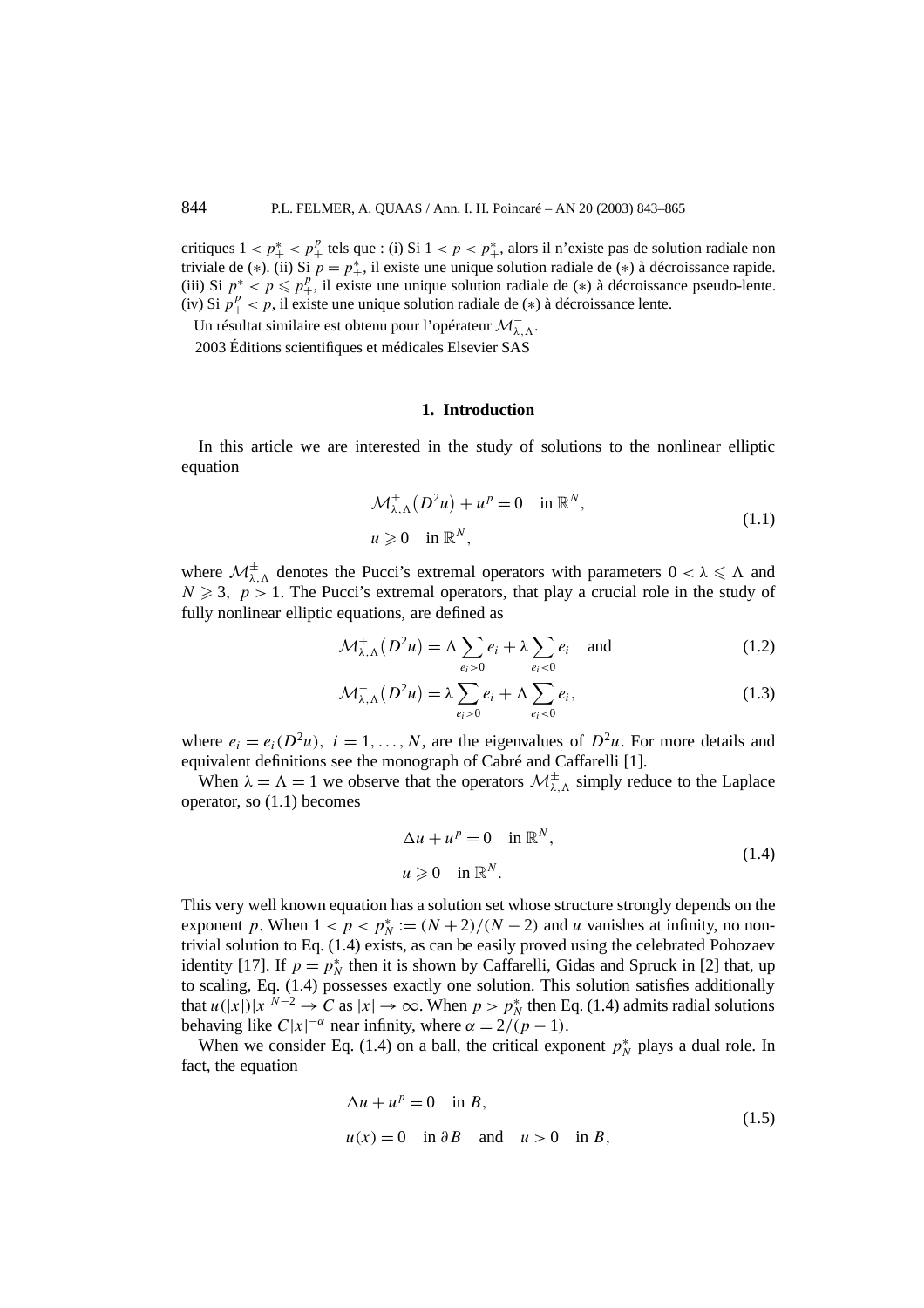does not possess solutions if  $p \geq p_N^*$  and admits exactly one when  $1 < p < p_N^*$ . The critical character of  $p_N^*$  is enhanced by the fact that it intervenes in compactness properties of embeddings between Sobolev spaces, a reason for being known as critical Sobolev exponent.

It is interesting to mention that the nonexistence of solutions to (1.4) when  $1 < p < p_N^*$ holds even if we do not assume a given behavior at infinity. This result is known as Liouville type theorem and it was proved by Gidas and Spruck [10], see also the proof by Chen and Li [3]. When  $1 < p \le N/(N-2) := p<sup>s</sup>$ , then a Liouville type theorem is known for supersolutions of (1.4), that is solutions of the inequality

$$
\Delta u + u^p \leq 0 \quad \text{in } \mathbb{R}^N
$$
  

$$
u \geq 0 \quad \text{in } \mathbb{R}^N.
$$
 (1.6)

Moreover, it is known that this exponent is optimal, in the sense that solutions to (1.4) exist if  $p > p<sup>s</sup>$ . This number is called sometimes the second critical exponent for (1.4). See [9].

In a recent paper [6], Cutri and Leoni extended this result for the Pucci's extremal operators. They consider the inequality

$$
\mathcal{M}^{\pm}_{\lambda,\Lambda}(D^2u) + u^p \leq 0 \quad \text{in } \mathbb{R}^N
$$
  

$$
u \geq 0 \quad \text{in } \mathbb{R}^N,
$$
 (1.7)

and define the dimension-like numbers

$$
\widetilde{N}_{+} = \frac{\lambda}{\Lambda}(N-1) + 1 \quad \text{and} \quad \widetilde{N}_{-} = \frac{\Lambda}{\lambda}(N-1) + 1. \tag{1.8}
$$

Then they prove that for  $1 < p \leq p_+^s := \widetilde{N}_+ / (\widetilde{N}_+ - 2)$  Eq. (1.7), with the operator  $\mathcal{M}^+_{\lambda,\Lambda}$ , has no non-trivial solution. Similarly, if  $1 < p \leqslant p^s_- := \tilde{N}_-/(\tilde{N}_- - 2)$  then Eq. (1.7) with  $\mathcal{M}_{\lambda,\Lambda}^-$  has no non-trivial solution. It is also shown that this second critical exponent is optimal, exhibiting a solution of the inequality when  $p > p^s$ .

In view of the results for the semilinear Eq. (1.4) that we have discussed above and the new results for inequality  $(1.7)$  just mentioned, it is natural to ask about the existence of critical exponents of the Sobolev type for (1.1). In particular it would be interesting to understand the structure of solutions for Eq.  $(1.1)$ , and the dual Eq.  $(1.5)$ , in terms for different values of  $p > 1$ . It would also be interesting to prove Liouville type theorems for positive solutions in  $\mathbb{R}^N$  and to understand the mechanisms for existence of positive solutions in general bounded domains.

It is the purpose of this paper to undertake this problem in the case of radially symmetric solutions. The general problem seems to be too difficult at this point, and we expect that our results will shed some light on it.

Before we state our results we give a definition to classify the possible radial solutions that Eq.  $(1.1)$  may have.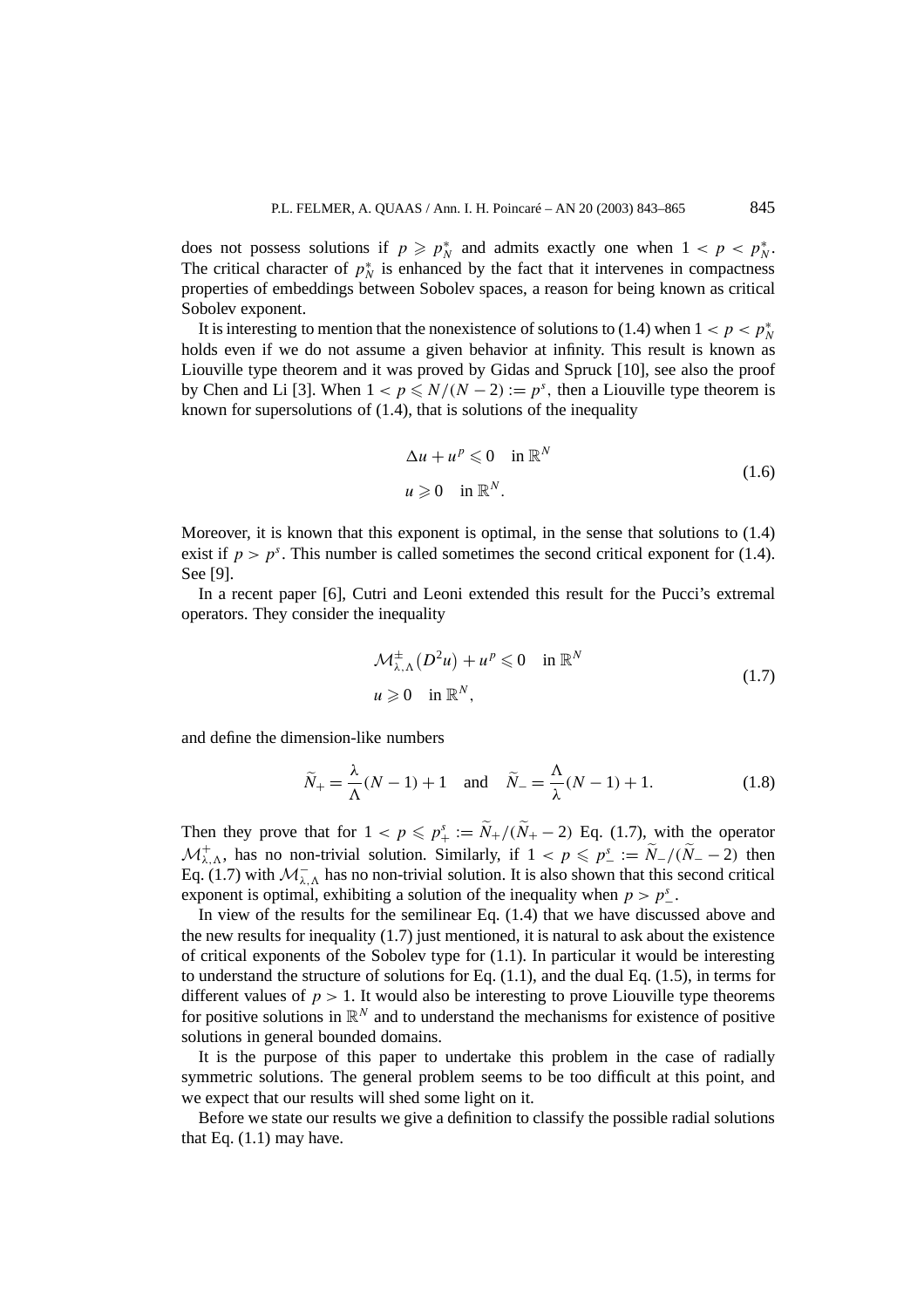DEFINITION 1.1. – *Assume u is a radial solution of* (1.1) *then we say that*: (i) *u is a pseudo-slow decaying solution if there exist constants*  $0 < C_1 < C_2$  *such that* 

$$
C_1 = \liminf_{r \to \infty} r^{\alpha} u(r) < \limsup_{r \to \infty} r^{\alpha} u(r) = C_2.
$$

(ii) *u* is a slow decaying solution if there exists  $0 < c^*$  such that

$$
\lim_{r \to \infty} r^{\alpha} u(r) = c^*.
$$

(iii) *u* is a fast decaying solution if there exists  $0 < C$  such that

$$
\lim_{r \to \infty} r^{\widetilde{N}-2} u(r) = C,
$$

*where*  $\widetilde{N} = \widetilde{N}_+$  *or*  $\widetilde{N} = \widetilde{N}_-$ *, depending if*  $\mathcal{M}^+_{\lambda, \Lambda}$  *or*  $\mathcal{M}^-_{\lambda, \Lambda}$  *appears in* (1.1)*.* 

We will see later that pseudo-slow decaying solutions of  $(1.1)$  change infinitely many times its concavity. See the proof of Proposition 3.3.

*Remark* 1.1. – We observe that the Pucci's extremal operators are positively homogeneous, second order operators. Then we can show that given a solution  $u$  of  $(1.1)$ and  $\gamma > 0$ , the function  $v_{\gamma}$  defined as  $v_{\gamma}(x) = \gamma u(\gamma^{\alpha^{-1}}x)$  is also a solution of (1.1). Consequently, associated to any solution we have a one parameter family of solutions.

Now we are prepared to state our main results describing the critical exponents for Eq. (1.1). We start with the theorem for the operator  $\mathcal{M}^+_{\lambda,\Lambda}$ .

**THEOREM** 1.1. – *Suppose we consider the Pucci's extremal operator*  $\mathcal{M}^+_{\lambda,\Lambda}$  *in Eq.* (1.1)*. Suppose in addition that*  $\tilde{N}_+$  > 2*. Then there are critical exponents*  $1 < p^s_+$  <  $p_{+}^{*} < p_{+}^{p}$ , with

$$
p_+^s = \frac{\widetilde{N}_+}{\widetilde{N}_+ - 2}, \qquad p_+^p = \frac{\widetilde{N}_+ + 2}{\widetilde{N}_+ - 2}
$$

*and*

$$
\max\{p_+^s, p_N^*\} < p_+^* < p_+^p,
$$

*that satisfy*:

- (i) If  $1 < p < p^*$  *then there is no non-trivial radial solution of* (1.1)*.*
- (ii) If  $p = p^*$  *then there is a unique fast decaying radial solution of* (1.1)*.*
- (iii) If  $p^*_{+} < p \leq p^p_{+}$  then there is a unique pseudo-slow decaying radial solution *to* (1.1)*.*
- (iv) If  $p_+^p$  < p then there is a unique slow decaying radial solution to (1.1).

*In* (ii), (iii) *and* (iv) *uniqueness is meant up to scaling, see Remark* 1.1*.*

*Remark* 1.2. – When  $1 \leq N_+ \leq 2$ , it was proved in [6] that, independently of the value of *p*, no non-trivial solution of (1.1) with the operator  $\mathcal{M}^+_{\lambda,\Lambda}$  exists.

Regarding the operator  $\mathcal{M}^-_{\lambda,\Lambda}$  we have a slightly different result.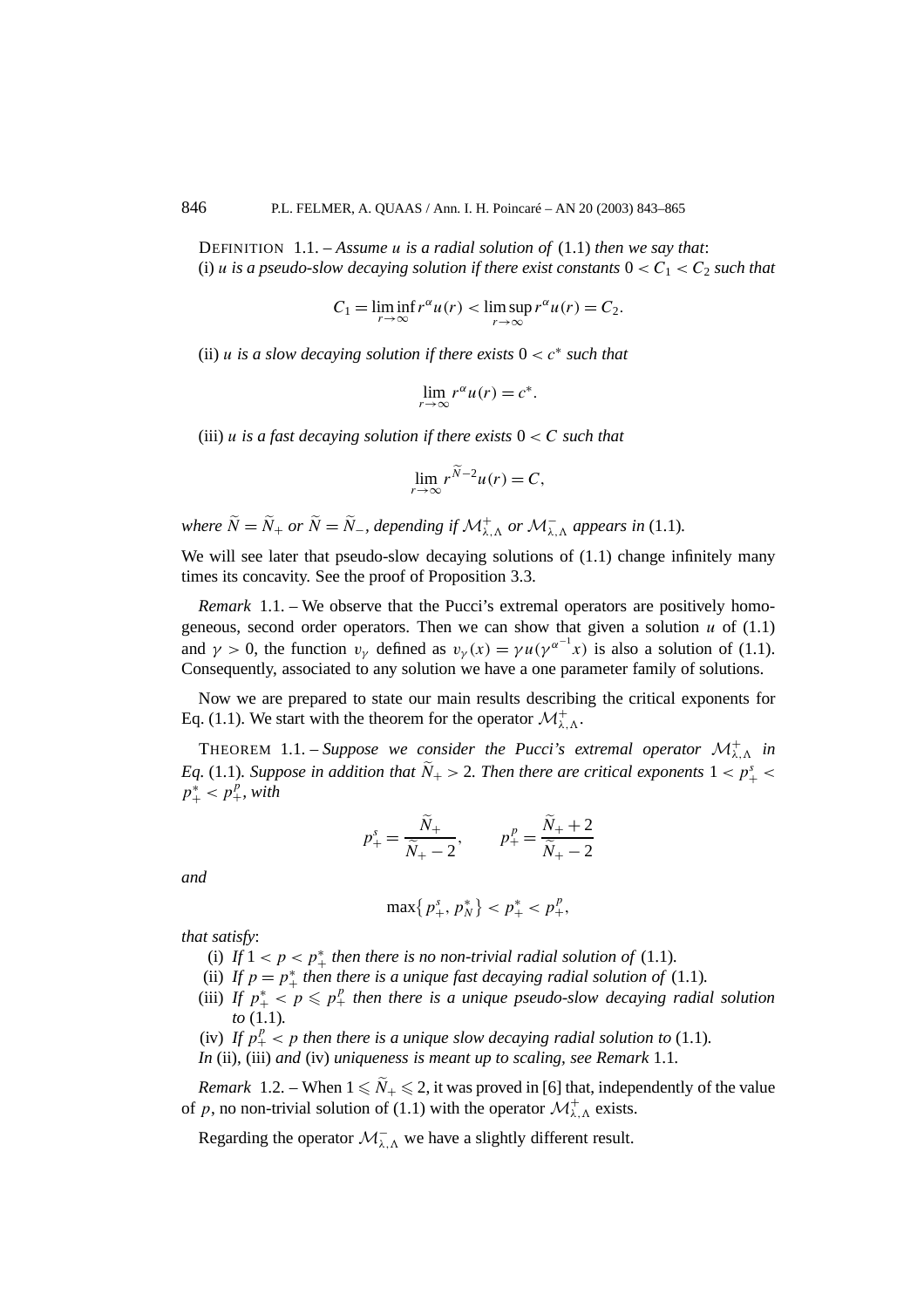THEOREM 1.2. – *Suppose we consider the Pucci's extremal operator*  $\mathcal{M}_{\lambda,\Lambda}^-$  *in Eq.* (1.1)*. Then there are critical exponents*  $1 < p^s$ <sub>-</sub>  $< p^s$ <sub>-</sub> $< p^s$ <sub>-</sub> $> p^p$ <sub>-</sub>*, with* 

$$
p_{-}^{s} = \frac{\tilde{N}_{-}}{\tilde{N}_{-} - 2}
$$

*and*

$$
\frac{\tilde{N}_{-}+2}{\tilde{N}_{-}-2} < p_{-}^* < p_{-}^p = p_N^*,
$$

*that satisfy*:

- (i) If  $1 < p < p^*$  then there no non-trivial radial solution to (1.1).
- (ii) If  $p = p^*$  *then there is a unique fast decaying radial solution to* (1.1)*.*
- (iii) If  $p^*$   $\leq$   $p \leq p^p$  then there is a unique radial solution to (1.1), which is a slow *decaying or a pseudo-slow decaying solution.*
- (iv) If  $p > p^p$  then there is a unique slow decaying radial solution to (1.1). *In* (ii), (iii) *and* (iv) *uniqueness is meant up to scaling.*

*Remark* 1.3. – Conclusion (i) in Theorems 1.1 and 1.2 can be interpreted as a Liouville type theorem for radially symmetric solutions of (1.1). Associated to Theorems 1.1 and 1.2 on the critical exponent for the equation in  $\mathbb{R}^N$  we can prove a result on the existence of radially symmetric positive solutions of Eq. (1.1) in a ball. See Theorem 5.1 in Section 5.

*Remark* 1.4. – We observe that  $\widetilde{N}_- \ge N \ge 3$ .

*Remark* 1.5. – At this point, a further comment on the numbers  $p^*$  and  $p^*$  is at place. These critical numbers are not known explicitly in terms of the numbers  $N$ ,  $\lambda$  and  $\Lambda$ . Actually the whole point of this article is to prove their existence and uniqueness.

In the study of Eq. (1.4) a crucial role is played by the Pohozaev identity. Since the Pucci's extremal operators do not have a divergence form, this kind of identity is no longer available, posing a special difficulty to the problem. However, since we consider only radial solutions, the Pucci's operators take a rather simple form, where the concavity of the solution determines its form. This property still allows to use some techniques developed for equations with operators in divergence form.

Our approach consists in a combination of the Emden–Fowler phase plane analysis with the Coffman–Kolodner technique. We start considering the classical Emden–Fowler transformation that allows us to view the problem in the phase plane. With the aid of suitable energy functions we understand much of the behavior of the solutions. Their asymptotic behavior is obtained in some cases using the Poincaré–Bendixon theorem. This phase plane analysis has been used in related problems by Clemons and Jones [4], Kajikiya [12] and Erbe and Tang [8] among many others.

We continue with the use the Coffman–Kolodner technique. Originally introduced by Kolodner [13] and later used by Coffman [5], this technique consists in the study of the solution of an associated initial value problem, obtained differentiating the solution with respect to the initial value. The function so obtained possesses valuable information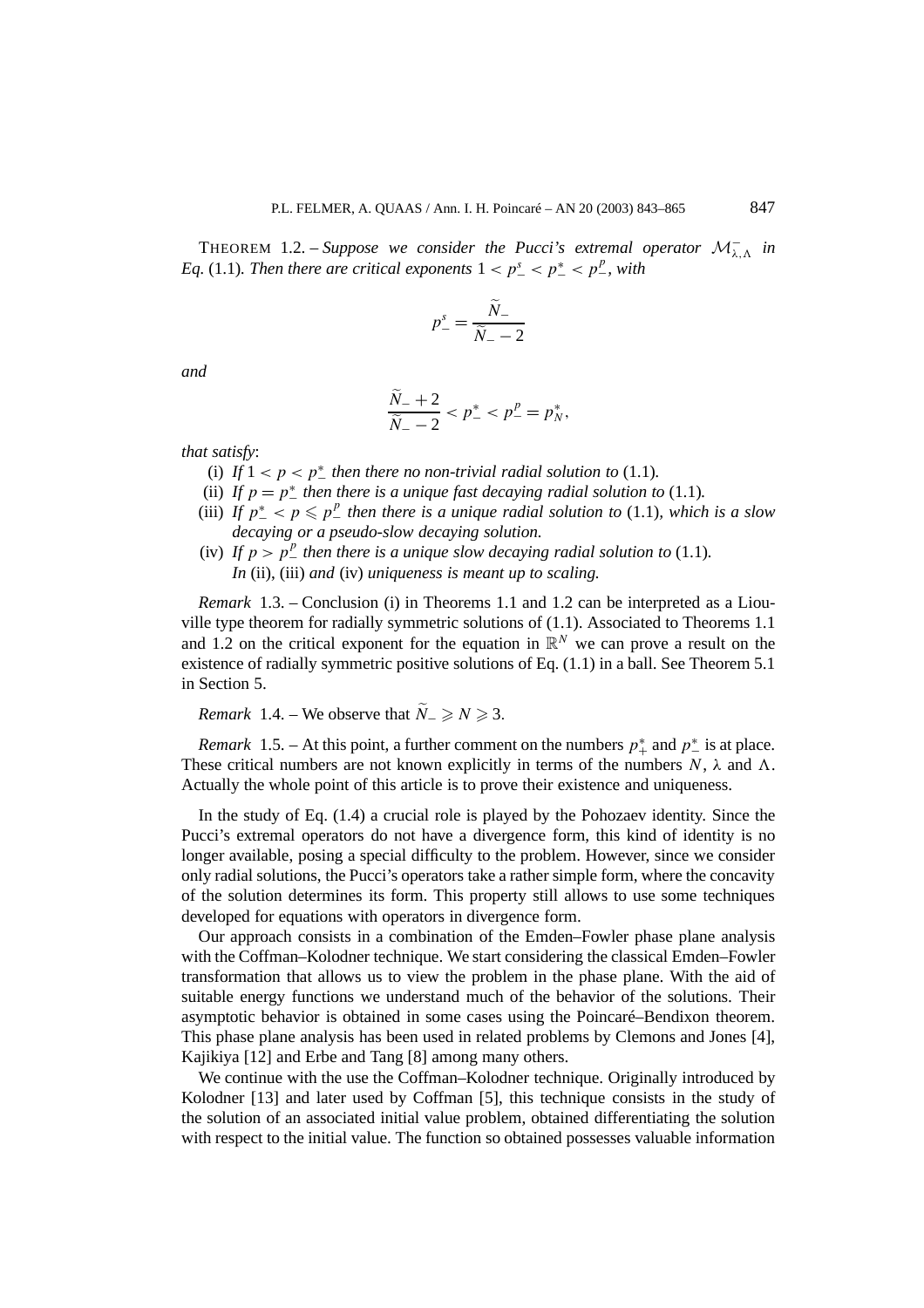on the problem. This idea has been used by several authors in dealing with uniqueness questions. We cite in particular the work of Kwong [14], Kwong and Zhang [15] and Erbe and Tang [8]. In our case though we do not differentiate with respect to the initial value, which is kept fixed, but with respect to the power  $p$ . Thus the variation function satisfies a non-homogeneous equation, in contrast with the situations treated earlier.

Our article is organized as follows. In Section 2. we find some preliminary properties of the operators and of the solutions of the associated initial value problem. In Section 3. we study a dynamical system equivalent to the initial value problem, obtained through the Emden–Fowler transformation. We understand the asymptotic behavior of the solutions, especially when *p* is outside the range defined by the critical Sobolev exponent  $p_N^*$  and the exponent  $p_{-}^*$  or  $p_{+}^*$ . In Section 4 we analyze the system from the point of view of the Coffman–Kolodner technique. We study the variation of the solution with respect to the exponent *p*. This is a crucial step in obtaining the *uniqueness* of the critical exponent. Here we use ideas coming from [15] and [8].

#### **2. Preliminaries**

In this section we introduce some notation and prove some preliminary results. We start with a lemma allowing to compute the Pucci operator in the case of radially symmetric functions.

LEMMA 2.1. − *Let*  $\varphi$  :  $(0, \infty)$  → R *be a*  $C^2$  *function. For*  $x \in \mathbb{R}^N \setminus \{0\}$  *define*  $u(x) =$  $\varphi(|x|)$ *, then the eigenvalues of*  $D^2u$ *, the Hessian of u, are*  $\varphi''(|x|)$ *, which is simple, and*  $\varphi'(|x|)/|x|$ *, which has multiplicity*  $N-1$ *.* 

*Proof. –* A direct computation shows that

$$
D^{2}u(x) = \frac{\varphi'(|x|)}{|x|}I + \left[\frac{\varphi''(|x|)}{|x|^{2}} - \frac{\varphi'(|x|)}{|x|^{3}}\right]X,
$$

where *I* is the  $N \times N$  identity matrix and *X* is the matrix whose entries are  $x_i x_j$ . Hence we have

$$
D^{2}u(x)\frac{x}{|x|} = \varphi''(|x|)\frac{x}{|x|} \quad \text{and} \quad D^{2}u(x)\xi = \frac{\varphi'(|x|)}{|x|}\xi,
$$

for every vector  $\xi$  such that  $\xi \cdot x = 0$ . From here the lemma follows.  $\Box$ 

For notational convenience, we will consider for the rest of the paper the parameters  $\lambda$  and  $\Lambda$  to be just positive numbers and define the operator

$$
\mathcal{M}_{\lambda,\Lambda}(D^2u)=\Lambda\sum_{e_i>0}e_i+\lambda\sum_{e_i<0}e_i,
$$

so that when  $\lambda < \Lambda$  we have  $\mathcal{M}^+_{\lambda, \Lambda}$  and when  $\lambda > \Lambda$  we have  $\mathcal{M}^-_{\Lambda, \lambda}$ . We will also consider the dimension-like number  $\widetilde{N} = \frac{\lambda}{\Lambda}(N-1) + 1$ , which corresponds to  $\widetilde{N}_+$  or  $\widetilde{N}_-$  depending on the relative size of  $\lambda$  and  $\Lambda$ . This convention will allow to treat, when possible, both operators at once.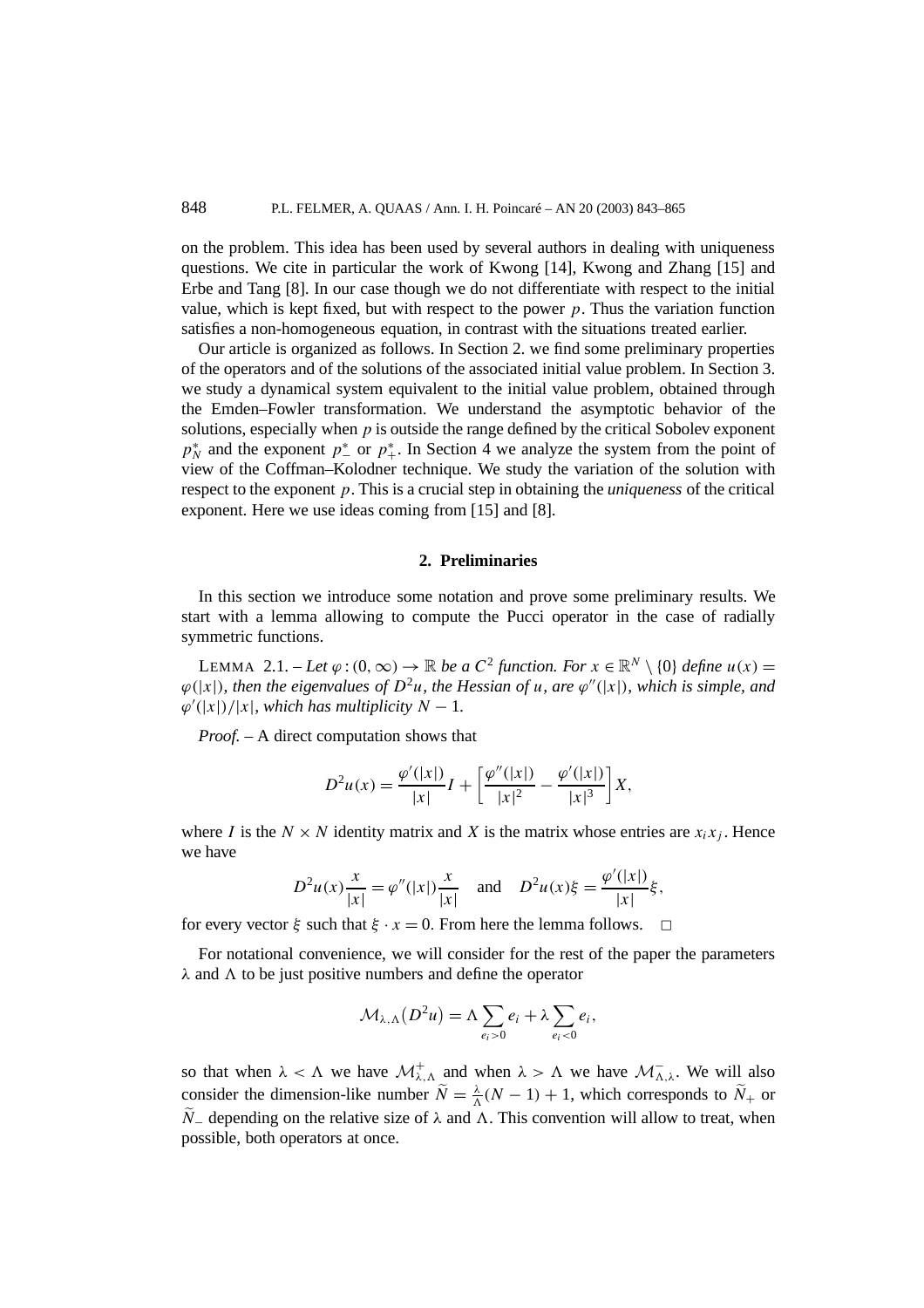Now we consider the initial value problem

$$
u'' = M\left(\frac{-\lambda(N-1)}{r}u' - u^p\right) \quad \text{in } (0, +\infty)
$$
 (2.1)

$$
u(0) = \gamma, \quad u'(0) = 0,\tag{2.2}
$$

where  $\gamma > 0$  and

$$
M(s) = \begin{cases} s/\Lambda & \text{if } s \ge 0, \\ s/\lambda & \text{if } s < 0. \end{cases}
$$
 (2.3)

We note that Eqs.  $(2.1)$ – $(2.2)$  possesses a unique solution, as can be proved following the arguments given by Ni and Nussbaum in [16]. This solution is of class  $C^2$  along all  $\mathbb{R}_+$ . We denote this unique solution as  $u(r, p, \gamma)$  and we observe that positive solutions of  $(2.1)$ – $(2.2)$  decaying to 0 at infinity correspond to radially symmetric solutions of  $(1.1)$ . The next two lemmas give some general information about solutions of  $(2.1)$ – $(2.2)$ .

LEMMA 2.2. – *The solutions of* (2.1)–(2.2) *are decreasing, while they remain positive.*

*Proof. –* Let *u* be a solution of (2.1)–(2.2). Then, by Lemma 2.1 and the definition of the Pucci's operators, *u* satisfies in a certain interval  $(0, r_1) \subset \mathbb{R}_+$ , the equation

$$
au'' + \frac{b(N-1)}{r}u' + u^p = 0,
$$

for certain  $a, b > 0$ . Hence

$$
{u'r^{b(N-1)/a}}' = -r^{b(N-1)/a}u^p \leq 0 \quad \text{in } (0, r_1).
$$

Using this and the fact that  $u'(0) = 0$  we have that  $u'(r) < 0$  for all  $r \in (0, r_1)$ , and by continuity also  $u'(r_1) \leq 0$ . Next, the same argument can be applied in a successive way to the intervals to the right of  $(0, r_1)$ , where *u* has a *u*<sup>*''*</sup> has a fixed sign. Then *u* is decreasing in every interval  $(0, R)$ , where it remains positive.  $\Box$ 

The next lemma gives the scaling property of Eqs.  $(2.1)$ – $(2.2)$  and also  $(1.1)$ , as announced in the introduction.

LEMMA 2.3. – If  $u = u(r, p, \gamma_0)$  is a solution of the initial value problem (2.1)–(2.2) *then*  $\gamma u(\gamma^{1/\alpha}r, p, \gamma_0) = u(r, p, \gamma_0 \gamma)$ *, for all*  $\gamma_0, \gamma > 0$ *.* 

*Proof. –* It follows from Lemmas 2.1 and 2.2 that *u* satisfies

$$
\lambda u'' + \frac{\lambda (N-1)}{r} u' + u^p = 0 \quad \text{if } u'' < 0 \quad \text{and}
$$

$$
\Delta u'' + \frac{\lambda (N-1)}{r} u' + u^p = 0 \quad \text{if } u'' \ge 0.
$$

From here we find that  $u_{\gamma} = \gamma u(\gamma^{1/\alpha}r, p, \gamma_0)$  satisfies

$$
\frac{1}{\gamma^{1+2/\alpha}} \left[ \lambda u''_{\gamma} + \frac{\lambda (N-1)}{r} u'_{\gamma} \right] + \frac{1}{\gamma p} u''_{\gamma} = 0 \quad \text{if } u''_{\gamma} < 0,
$$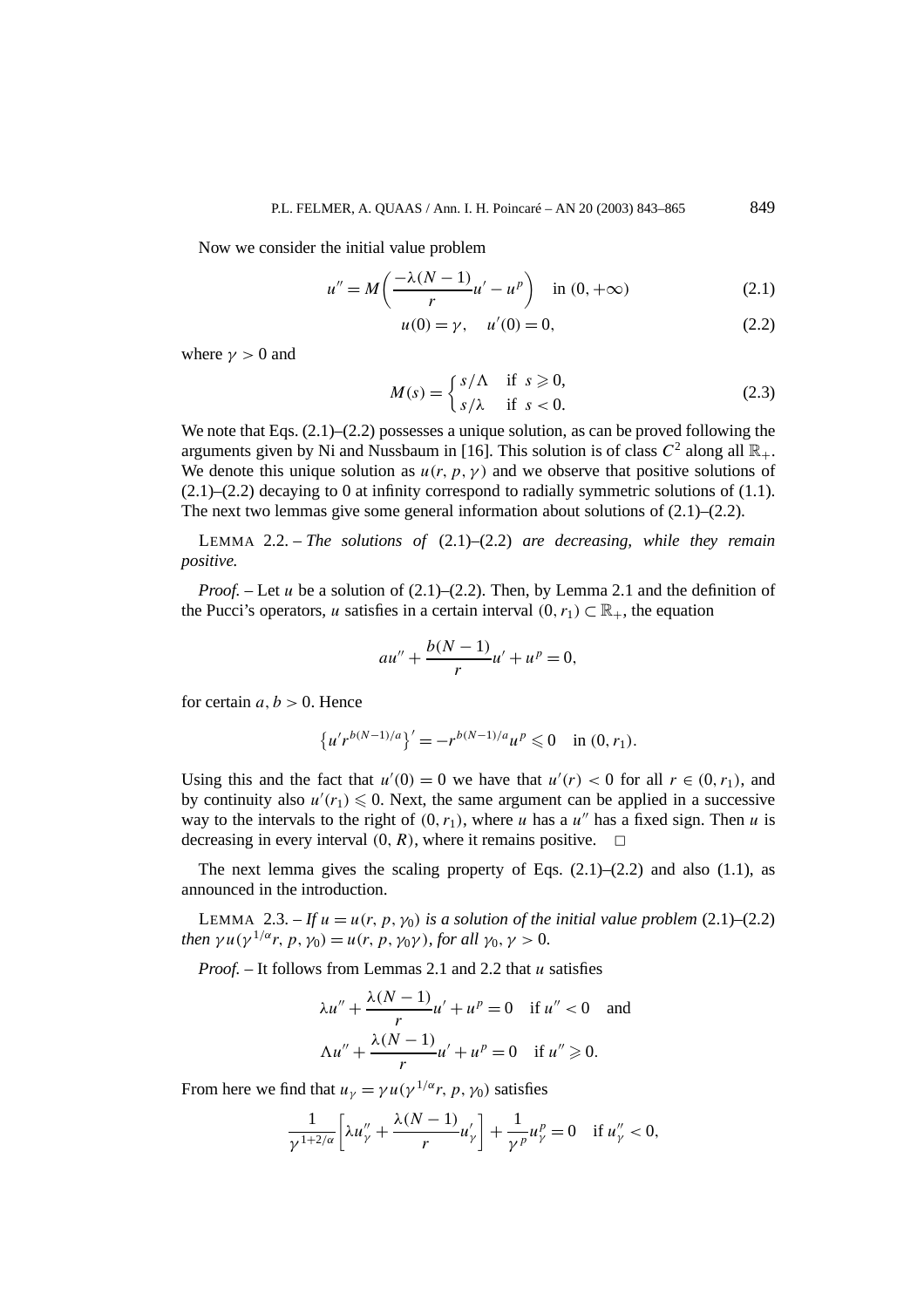850 P.L. FELMER, A. QUAAS / Ann. I. H. Poincaré – AN 20 (2003) 843–865

$$
\frac{1}{\gamma^{1+2/\alpha}} \left[ \Lambda u''_{\gamma} + \frac{\lambda(N-1)}{r} u'_{\gamma} \right] + \frac{1}{\gamma^p} u''_{\gamma} = 0 \quad \text{if } u''_{\gamma} \geq 0.
$$

Since  $p = 1 + 2/\alpha$  the lemma follows.  $\Box$ 

In the next definition we classify the exponent *p* according to the behavior of the solution of the initial value problem  $(2.1)$ – $(2.2)$ . We define:

> $C = \{ p \mid p > 1, u(r, p, \gamma) \text{ has a finite zero} \}.$  $P = \{ p \mid p > 1, u(r, p, \gamma) \text{ is positive and pseudo-slow decaying} \}.$  $S = \{ p \mid p > 1, u(r, p, \gamma) \text{ is positive and slow decaying} \}.$  $\mathcal{F} = \{ p \mid p > 1, u(r, p, \gamma) \text{ is positive and fast decaying} \}.$

In view of Lemma 2.3, we notice that these sets do not depend on the particular value of  $\nu > 0$ .

#### **3. Emden–Fowler analysis**

An important step in the proof of our results is the phase plane analysis we do to the system when we transform it through the classical Emden–Fowler change of variables

$$
x(t) = r^{\alpha} u(r), \quad r = e^t.
$$

With this transformation, the initial value problem  $(2.1)$ – $(2.2)$  reduces to the autonomous differential equation

$$
x'' = -\alpha(\alpha + 1)x + (1 + 2\alpha)x' + M(\lambda(N - 1)(\alpha x - x') - x^{p}),
$$
  
\n
$$
x(-\infty) = 0, \quad x'(-\infty) = 0.
$$
\n(3.1)

From now on, this equation will be called the dynamical system associated to  $(2.1)$ – $(2.2)$ . We note that a change in  $\gamma$  in (2.1)–(2.2) becomes a time translation in (3.1). From (3.1) and (2.3) we see that *x* satisfies

$$
x'' = -ax' + bx - \frac{x^p}{\lambda} \quad \text{if } \lambda(N-1)(x'-\alpha x) + x^p > 0,
$$
 (3.2)

and

$$
x'' = -\tilde{a}x' + \tilde{b}x - \frac{x^p}{\Lambda} \quad \text{if } \lambda(N-1)(x'-\alpha x) + x^p \leq 0,
$$
 (3.3)

where

$$
a = N - 2 - 2\alpha
$$
,  $b = \alpha(N - 2 - \alpha)$ ,  $\tilde{a} = \tilde{N} - 2 - 2\alpha$  and  $\tilde{b} = \alpha(\tilde{N} - 2 - \alpha)$ .

The right-half plane is thus divided in two regions by the curve

$$
x' = \alpha x - \frac{x^p}{\lambda (N-1)}.
$$
\n(3.4)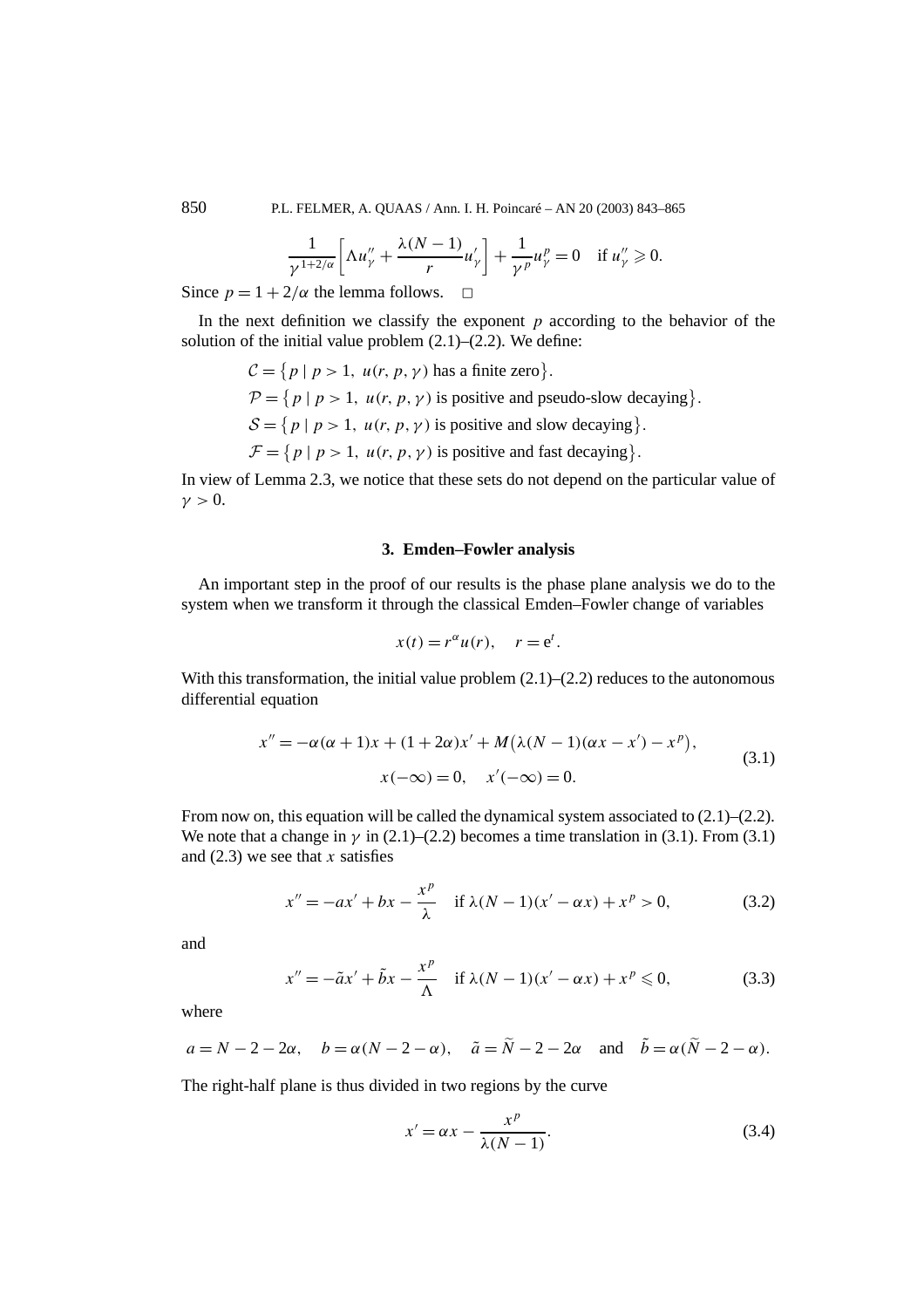For later reference we denote by  $R^+$  the region above (3.4) and by  $R^-$  the region below (3.4).

LEMMA 3.1.  $-$  *Let*  $(x(t), x'(t))$  *be a trajectory of* (3.1)*. Then there is*  $t_0$  *such that the trajectory belongs to*  $R^+$  *for all*  $t \le t_0$ , *it crosses curve* (3.4) *transversally and at most once before reaching*  $x' = 0$ 

*Proof.* – If  $y(x) = x(t)$  and  $(x, y)$  is a point where the trajectory  $(x(t), x'(t))$  crosses  $(3.4)$ , we have from  $(3.1)$  that

$$
\frac{dy}{dx} = (1 + 2\alpha) - \alpha(\alpha + 1)\frac{x}{y}.
$$

On the other hand, defining  $z = y/x$  and using (3.4), we have that the slope of (3.4) at that point is

$$
m = \alpha - \frac{px^{p-1}}{\lambda(N-1)} = -2 + pz.
$$

Then, at the point of intersection we have

$$
\Delta \equiv \frac{dy}{dx} - m < 0 \quad \text{if and only if} \quad pz^2 - (3 + 2\alpha)z + \alpha(\alpha + 1) > 0.
$$

Solving the quadratic equation we find that  $\Delta < 0$  if and only if  $z \notin [\alpha(\alpha + 1)/(\alpha +$ 2),  $\alpha$ ]. Using Eq. (3.4) we find that if the trajectory crosses (3.4) with  $x^{p-1} < x_1^{p-1} =$  $\lambda(N-1)/p$  then it crosses from  $R^-$  to  $R^+$ . From here we see that the trajectory stays in *R*<sup>−</sup> for *t*  $\leq \overline{t}$  for some  $\overline{t}$ . Thus, in terms of the function *u* we find then that *u''*(*r*) > 0 for *r* close to 0, contradicting Lemma 2.2. This proves the first part of the statement.

Using Eq. (3.4) again we find that the crossing is transversal and from  $R^+$  to  $R^-$ , if it occurs when  $x^{p-1} > x_1^{p-1} = \lambda (N-1)/p$ .

Thus, in order to complete the proof we only need to show that the crossing does not occur at  $x_1$ . Since at this point we have  $\Delta = 0$ , to prove this we analyze the second derivatives.

Differentiating (3.4) and evaluating at  $x_1$  we find

$$
\frac{\mathrm{d}^2 y}{\mathrm{d}x^2} = -\frac{p-1}{x_1}.
$$

On the other hand, differentiating (3.1) we find

$$
\left(\frac{dy}{dx}\right)^2 + y\frac{d^2y}{dx^2} = -\alpha(\alpha+1) + (1+2\alpha)\frac{dy}{dx} + \frac{1}{\lambda}\left[\lambda(N-1)\left(\alpha - \frac{dy}{dx}\right) - px^{p-1}\right],
$$

where we assume that the trajectory stays in  $R^+$ . This is the case when  $x < x_1$ . Evaluating at  $x = x_1$  and noting that at this point  $dy/dx = \alpha - 1$ , we find that

$$
\frac{d^2 y}{dx^2} = -\frac{2}{x_1(\alpha - 1/p)}.
$$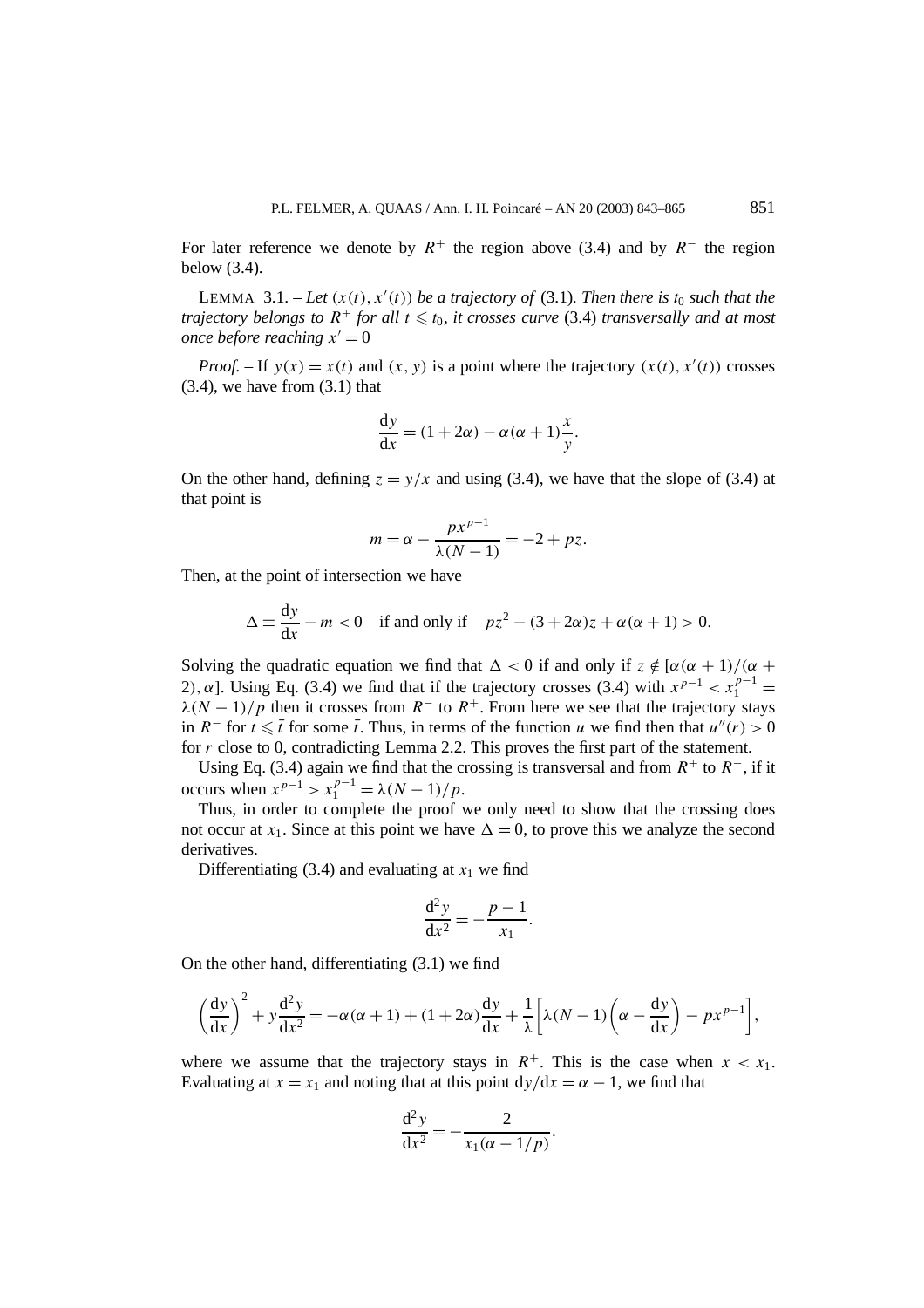But, since  $p > 1$  we find that

$$
\frac{p-1}{x_1} < \frac{2}{x_1(\alpha - 1/p)},
$$

which contradicts the fact that the trajectory stays in  $R^+$  for  $x < x_1$ .  $\Box$ 

The next three propositions deal with the solutions of (1.1) when *p* stays outside the range between  $p_N^*$  and  $p_+^*$  or  $p_-^*$ .

PROPOSITION 3.1. – *If*

$$
p > \max\left\{\frac{\widetilde{N} + 2}{\widetilde{N} - 2}, \frac{N + 2}{N - 2}\right\}
$$

*then*  $p \in S$ *, that is,* (1.1) *possesses a slow decaying solution.* 

*Proof.* – First we claim that, while the trajectory  $(x(t), x'(t))$  remains in the first quadrant,  $x(t) \le \overline{x} \equiv (\lambda \alpha (N-1))^{1/(p-1)}$ . To prove this claim we define the energy-like function

$$
e(t) = \frac{(x')^{2}}{2} + \frac{\alpha x^{p+1}}{2\lambda(N-1)} - \frac{(\alpha x)^{2}}{2}.
$$
 (3.5)

Given  $(x(t), x'(t)) \in R^+$  we have that

$$
e'(t) = x' \bigg\{ -ax' + (b - \alpha^2)x + \bigg(\frac{\alpha(p+1) - 2(N-1)}{2\lambda(N-1)}\bigg)x^p \bigg\},
$$
(3.6)

from where it follows that  $e'(t) < 0$  when  $(x(t), x'(t)) \in R^+$ . In fact, the curve

$$
x' = \alpha x + \frac{\alpha (p+1) - 2(N-1)}{2a\lambda (N-1)} x^p,
$$
\n(3.7)

which corresponds to  $e' = 0$ , is below the curve (3.4), because

$$
\frac{\alpha(p+1) - 2(N-1)}{2a\lambda(N-1)} = \frac{-(N-2-\alpha)}{\lambda(N-1)a} < \frac{-1}{\lambda(N-1)}.
$$

On the other hand, we have that the points  $(0, 0)$  and  $(x, 0)$ , for  $x \ge \bar{x}$ , have energy *e* greater than or equal to zero. Thus the trajectory crosses (3.4), entering into *R*<sup>−</sup> in the first quadrant. By Lemma 3.1 the claim follows. Before continuing we observe that when the trajectory crosses the *x*-axis, say at  $(x_0, 0) \in R^-$ , it turns back because after this point *x*' becomes negative. Consequently the whole trajectory remains to the left of  $x = \bar{x}$ , at least while it stays on the right-half plane.

From the hypothesis on *p* we have that  $a > 0$  and  $\tilde{a} > 0$ . Let us define a second energy-like function

$$
E(t) = \frac{(x')^{2}}{2} + \frac{x^{p+1}}{\Lambda(p+1)} - \frac{\tilde{b}x^{2}}{2}.
$$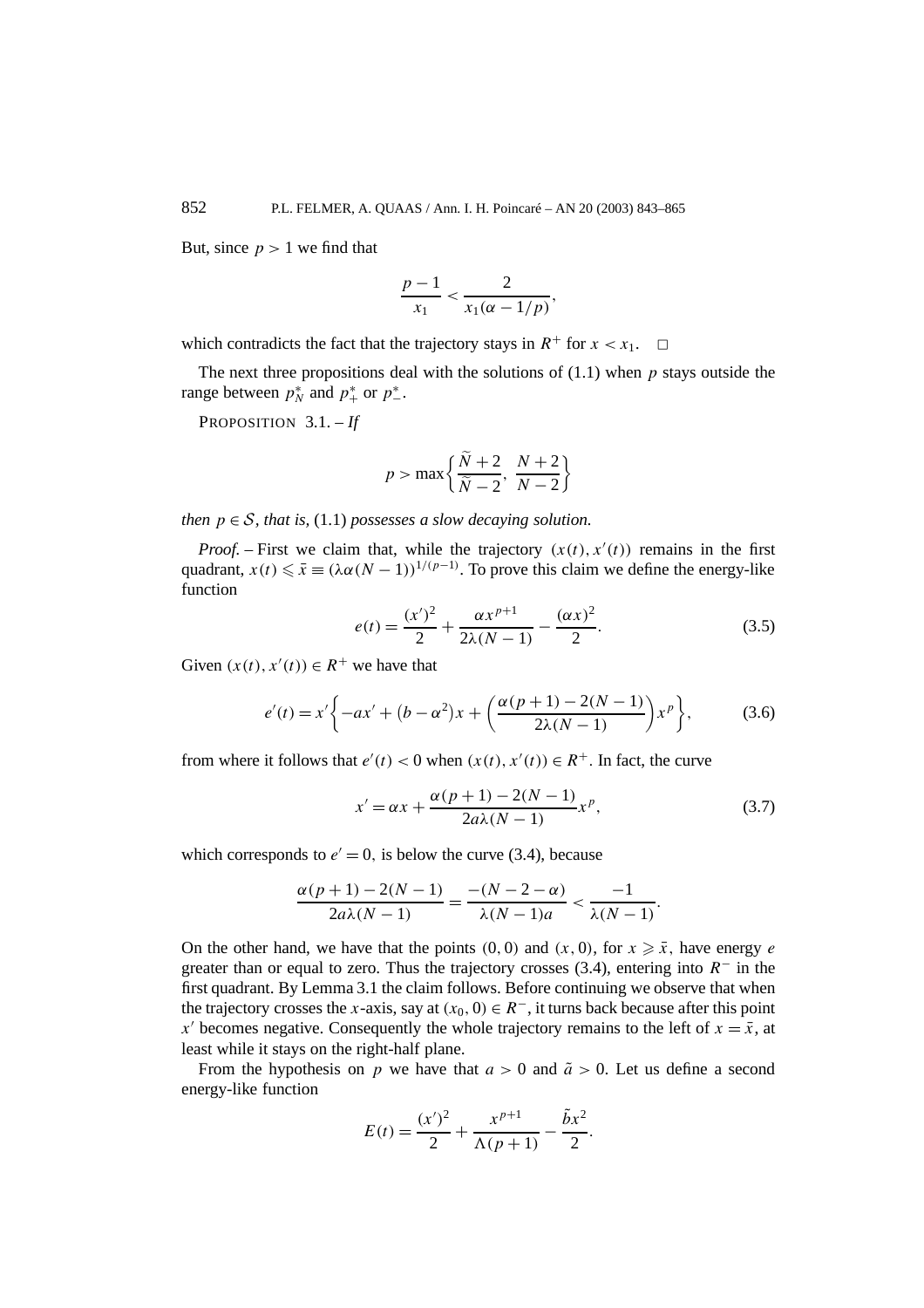We have that

$$
E'(t) = \begin{cases} x' \{-ax' + (b - \tilde{b})x + \frac{\lambda - \Lambda}{\lambda \Lambda} x^p \} & \text{if } (x, x') \in R^+, \\ -\tilde{a}(x')^2 & \text{if } (x, x') \in R^-. \end{cases}
$$
(3.8)

Call  $E^+$  the region in the phase plane above the curve

$$
x' = \frac{\alpha(N - N)}{a}x + \frac{\lambda - \Lambda}{a\lambda\Lambda}x^p
$$
\n(3.9)

and  $E^-$  the region below the curve. We have that the curve (3.9) is below the curve (3.4) for  $x \in (0, \bar{x})$ . Observe that  $\bar{x}$  is such that  $(\bar{x}, 0)$  is on the intersection of the curves (3.4) and (3.9). Consequently  $E' < 0$  while the trajectory stays in  $R^+$  and when it enters  $R^-$ , that is along the whole trajectory.

From here we see that the trajectory remains inside the bounded region defined by  $E = 0$ . Moreover, it cannot approach a periodic orbit, so that by the Poincaré–Bendixon Theorem (see e.g. [11]),  $(x(t), x'(t)) \to (c^*, 0)$ , as  $t \to \infty$ , where  $c^* = (\Lambda \tilde{b})^{1/(p-1)}$ . Note that  $(c^*, 0)$  is the unique equilibrium of the dynamical system in the right-half plane. Hence  $p \in S$ .  $\Box$ 

LEMMA 3.2. – Let  $(x(t), x'(t))$  be a trajectory to (3.1), then, while  $x'(t) > 0$ 

$$
x' \leqslant \alpha x - \frac{x^p}{\lambda N}.
$$

*Proof. –* From (2.1) we have

$$
-\{u'r^{N-1}\}' = \frac{u^p r^{N-1}}{\lambda} \quad \text{in } (0, r_0),
$$

where  $r_0$  is the first point such that  $u''(r_0) = 0$ . Integrating by parts we get

$$
-u'(r)r^{N-1} = \frac{u^pr^N}{N\lambda} - \int\limits_0^r pu^{p-1}(s)u'(s)\frac{s^N}{N\lambda} ds, \quad \text{for } r \le r_0,
$$

and then

$$
-u'(r)r^{N-1} \geqslant \frac{u^pr^N}{N\lambda}, \quad \text{for } r \leqslant r_0.
$$

Writing this in terms of the dynamical system and using Lemma 3.1 we conclude.  $\Box$ 

PROPOSITION 3.2. – *If*

$$
p \le \max\left\{\frac{\widetilde{N}}{\widetilde{N}-2}, \min\left\{\frac{\widetilde{N}+2}{\widetilde{N}-2}, \frac{N+2}{N-2}\right\}\right\}
$$

*then*  $p \in \mathcal{C}$ *, that is, there is no radial solution to* (1.1)*.*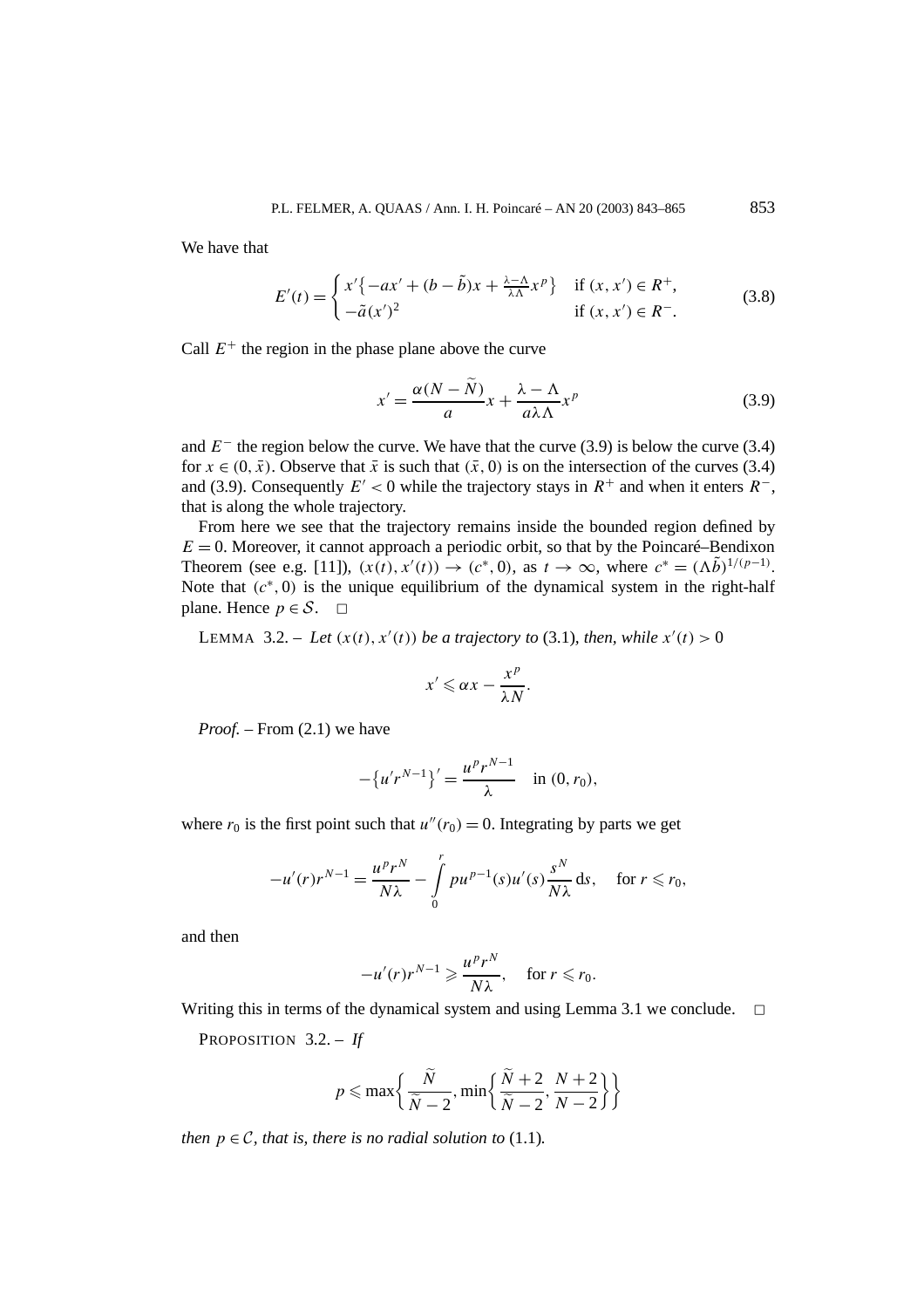*Proof.* – If  $\widetilde{N}/(\widetilde{N} - 2) \ge (N + 2)/(N - 2)$  the result is a consequence of the work of Cutri and Leoni [6].

To treat the other case, let us assume that the trajectory stays in the right-half plane for all  $t \in \mathbb{R}$ . Since the curve (3.9) is below the curve (3.4) in the first quadrant and to the left of the line  $x = \bar{x}$ , and because  $a < 0$  and  $\tilde{a} < 0$ , we obtain that  $E' > 0$  for all points  $(x, x')$  with  $0 < x < \bar{x}$ .

On the other hand, as  $(p+1)\Lambda\tilde{b} \leq 2\lambda\alpha(N-1)$ , the closed curve  $E=0$  is on the region  $0 < x \leq \bar{x}$ , except for the origin. Thus, the trajectory stays outside the bounded region  $E < 0$ . From here we see that it cannot converge to a stationary point because the stationary point has negative energy *E*. It cannot converge to a periodic orbit either because in this case the trajectory should go through the region where  $x'' > 0$  and then  $E < 0$ .

To get a contradiction we prove finally that the trajectory is bounded. In fact, from Lemma 3.2 we have that  $x$  is bounded and that  $x'$  is bounded from above. If we assume for that  $x'(t) \to -\infty$  then by monotonicity *x* converges to  $x_0 \ge 0$ , but this would imply  $x'(t) \to 0.$ 

Thus, we conclude that the trajectory must leave the fourth quadrant.  $\Box$ 

In the case when  $\lambda < \Lambda$ , that is for the operator  $\mathcal{M}^+_{\lambda,\Lambda}$ , we have the following result on the existence of pseudo-slow decaying solutions.

PROPOSITION  $3.3. - If  $\lambda < \Lambda$ , then the following statements hold:$ 

- (i)  $(\widetilde{N} + 2)/(\widetilde{N} 2) \in \mathcal{P}$ ,
- (ii)  $\mathcal{P} \cap (0, (\tilde{N} + 2)/(\tilde{N} 2))$  *is open, and*
- (iii) If  $p \leq (N+2)/(N-2)$ , then  $p \notin S$ .

*Proof.* – (i) First we observe that if  $p = (\tilde{N} + 2)/(\tilde{N} - 2)$  then we have

$$
E'(t) \begin{cases} < 0 & \text{if } (x, x') \in R^+, \\ = 0 & \text{if } (x, x') \in R^-. \end{cases}
$$

Then the dynamical system has a family of periodic orbits around the point *(c*<sup>∗</sup>*,* 0*)*. The maximal periodic orbit is tangent to the curve (3.4), let us call this periodic orbit *P*. Then, by the Poincaré–Bendixon Theorem we have that *x* converge (w-limit) to *P*. Thus we find

$$
\liminf_{t \to \infty} x(t) = C_1 := \inf \{ x \mid (x, x') \in P \}
$$
 and  

$$
\limsup_{t \to \infty} x(t) = C_2 := \sup \{ x \mid (x, x') \in P \}.
$$

We notice that the trajectory  $(x(t), x'(t))$  crosses infinitely many times the curve (3.4), hence the function *u* changes its concavity infinitely many times.

(ii) If  $p^* \in \mathcal{P}$  then the trajectory  $(x(t), x'(t))$  crosses infinitely many times the line  $x' = 0$ , in particular it crosses two times. Then, as a consequence of the continuous dependence on the initial values for ordinary differential equations, for *p* close to  $p^*$ the trajectory crosses also two times the line  $x' = 0$  and, as a consequence,  $(x(t), x'(t))$ is bounded. Using the Poincaré–Bendixson Theorem, we conclude then that the w-limit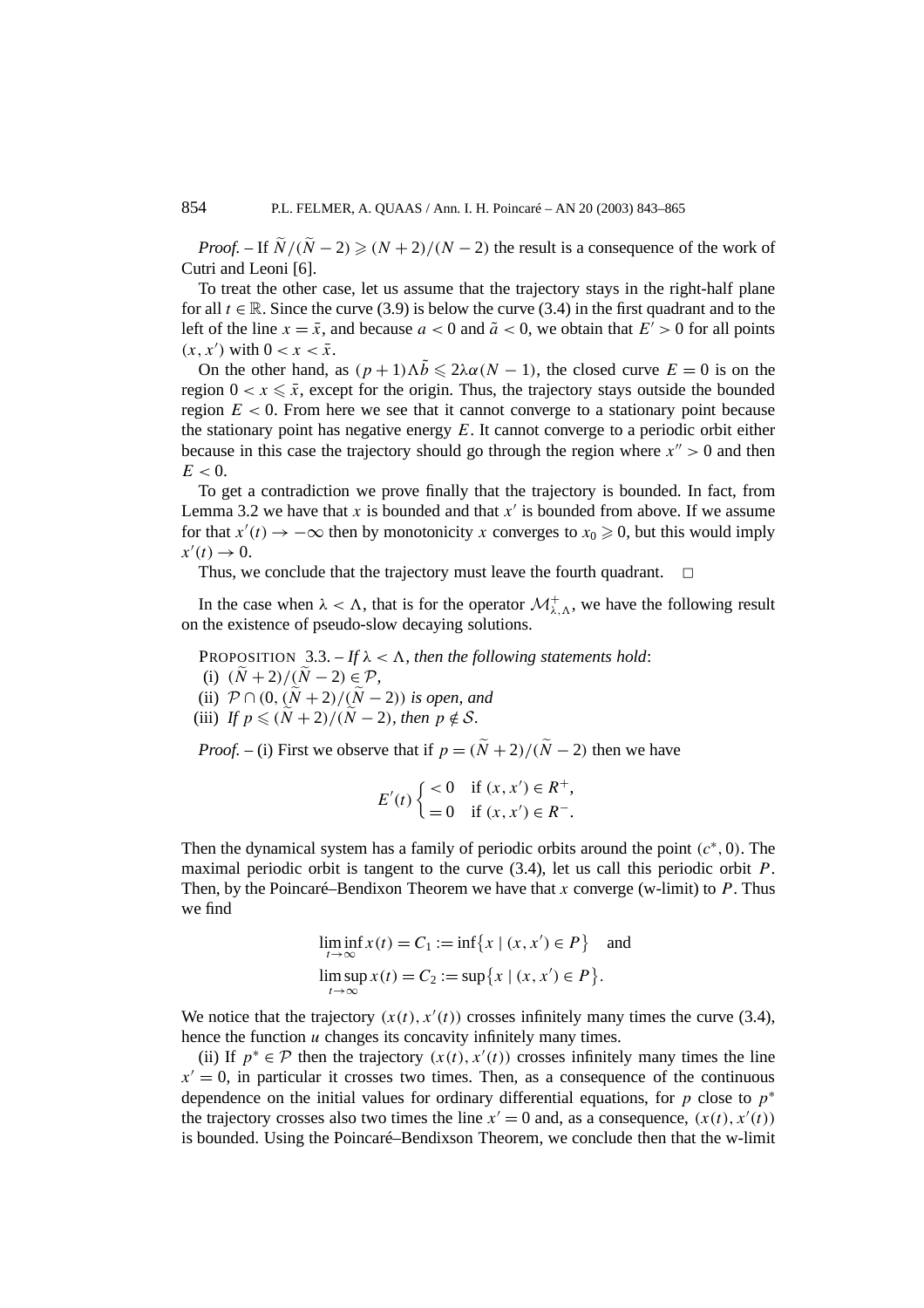of the trajectory is a periodic orbit, since the unique stationary point  $(c^*, 0) \in R^+$  has a neighborhood where the energy is strictly increasing. From here (ii) follows.

If we look at the energy along this periodic orbit we see that this orbit must cross the curve  $(3.4)$ . Thus the corresponding solution *u* changes infinitely many times its concavity.

(iii) If the trajectory, with  $p \leq (\tilde{N} + 2)/(\tilde{N} - 2)$ , crosses two times the line  $x' = 0$ , then by the argument given in (ii)  $p \in \mathcal{P}$ . In any other case  $p \in \mathcal{C} \cup \mathcal{F}$ .  $\Box$ 

*Remark* 3.1. – As a consequence of the continuous dependence on the initial value for ordinary differential equation,  $\mathcal C$  is open.

*Remark* 3.2. – In the range of *p* where the solution is pseudo-slow decaying, the periodic orbit of the dynamical system corresponds to a singular solution to

$$
\mathcal{M}^+_{\lambda,\Lambda}(D^2u)+u^p=0,
$$

which change infinitely many times its concavity. These solutions are not present in the case of the Laplacian. These solutions appear since the system tries to compensate the fact that  $\lambda < \Lambda$ .

### **4. Coffman–Kolodner analysis**

In this section we study the solutions obtained near a fast decaying solution, the idea is to vary  $p$  in order to classify them. We differentiate the solution of  $(2.1)$ – $(2.2)$  with respect to *p*, keeping the initial condition fixed. The resulting function  $\varphi$  has valuable information on the solutions near the fast decaying one.

This idea was introduced by Coffman and Kolodner in studying uniqueness questions for semilinear equations. They differentiate with respect to the initial condition though.

By analyzing the function  $\varphi$  we will prove in this section the following two propositions, that are crucial in the proof of our main results.

PROPOSITION 4.1. – If  $p^* \in \mathcal{F}$ , then for  $p < p^*$  close to  $p^*$  we have  $p \in \mathcal{C}$ .

PROPOSITION 4.2. – If  $p^* \in \mathcal{F}$ , then for  $p > p^*$  close to  $p^*$  we have  $p \in \mathcal{S} \cup \mathcal{P}$ .

For the proof of these propositions we need some preliminary lemmas. Since in our analysis  $\gamma$  is kept fixed, so we do not make explicit mention of it. Its value will be chosen later.

Let  $p^* \in \mathcal{F}$  and let  $u(r, p^*)$  be the solution of (2.1)–(2.2). In view of the results in [6], in order to prove Theorems 1.1 and 1.2 we may assume that  $p > N/(N - 2)$ . Since *p*<sup>∗</sup> ∈ *F* we have that *u* changes its concavity only once, that is, there is the unique point  $r_0 = r_0(p^*)$  such that  $u''(r_0) = 0$ . Moreover, the equation  $u''(r_0) = 0$  defines  $r_0 = r_0(p)$ as a  $C^1$  function of *p*, in a neighborhood of  $p^*$ . These results are consequence of Lemma 3.1 and what follows.

LEMMA 4.1. –  $r_0$  *is a*  $C^1$  *function of p, for p near*  $p^*$ *.*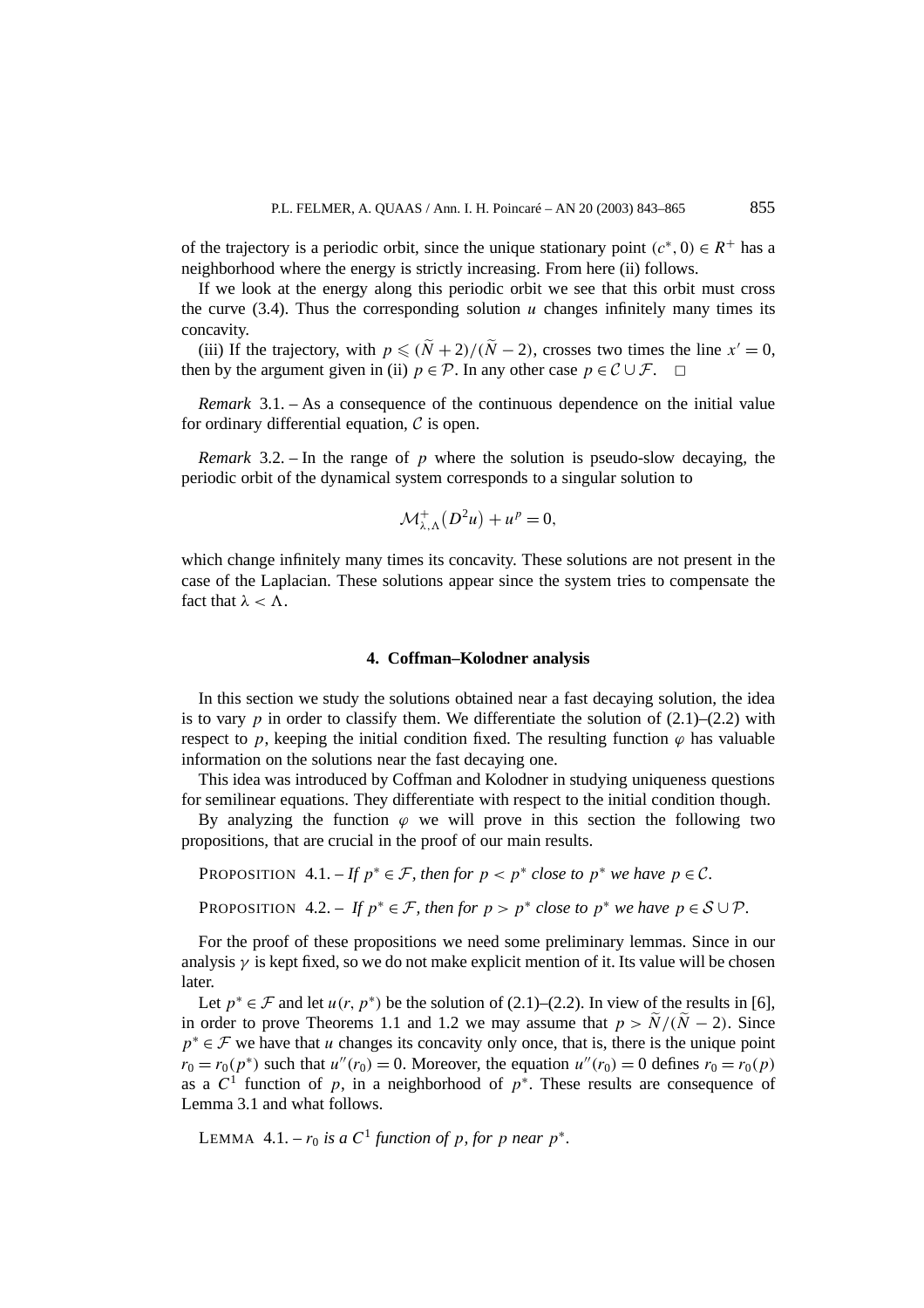856 P.L. FELMER, A. QUAAS / Ann. I. H. Poincaré – AN 20 (2003) 843–865

*Proof.* – The condition defining  $r_0$  is  $u''(p, r) = 0$ , that is

$$
\frac{\lambda(N-1)}{r}u'(p,r) + u^p(p,r) = 0.
$$
 (4.1)

In order to define  $r_0$  as a function of  $p$  we use the Implicit Function Theorem. It is enough to prove that

$$
S(r) = \left[\frac{-\lambda(N-1)}{r^2} + pu^{p-1}(p,r)\right]u'(p,r)
$$

does not vanish at  $r_0$ . Using the Emden–Fowler transformation we see that this is equivalent to prove that

$$
S(e^t) = p e^{-2t} \left( x^{p-1} - \frac{\lambda(N-1)}{p} \right)
$$

does not vanish at the crossing point. But we saw in the proof of Lemma 3.1 that at the crossing point *x* > *x*<sub>1</sub>, where  $x_1^{p-1} = \lambda (N-1)/p$ . We complete the proof just observing that  $x_1$  is the only point where *S* vanishes.  $\Box$ 

Since the function  $r_0(p)$  is a differentiable function, we can differentiate *u* and *u'* with respect to *p*. We define  $\varphi(r, p) = \partial u(r, p)/\partial p$  and we prove

LEMMA 4.2. – *The function*  $\varphi(\cdot, p)$  *is a*  $C^1$  *function in*  $\mathbb{R}^+$ *, for p near*  $p^*$ *. Moreover, it satisfies the equations*

$$
\lambda \varphi'' + \frac{\lambda (N-1)}{r} \varphi' + p u^{p-1} \varphi + u^p \log u = 0 \quad \text{if } r < r_0,\tag{4.2}
$$

*and*

$$
\Lambda \varphi'' + \frac{\lambda (N-1)}{r} \varphi' + p u^{p-1} \varphi + u^p \log u = 0 \quad \text{if } r > r_0. \tag{4.3}
$$

*Proof. –* The function *u* satisfies the equation

$$
\lambda u'' + \frac{\lambda (N-1)}{r} u' + u^p = 0 \quad \text{if } r < r_0(p),\tag{4.4}
$$

so that, a direct computation shows that  $\varphi$  satisfies (4.2), with initial conditions  $\varphi(0) = 0$ and  $\varphi'(0) = 0$ . Next we define the function  $v(s, p)$  as the unique solution of the initial value problem

$$
\Lambda v'' + \frac{\lambda (N-1)}{s + r_0(p)} v' + v^p = 0
$$

with initial conditions

$$
v(0) = u(r_0(p)^-, p)
$$
 and  $v'(0) = u'(r_0(p)^-, p)$ . (4.5)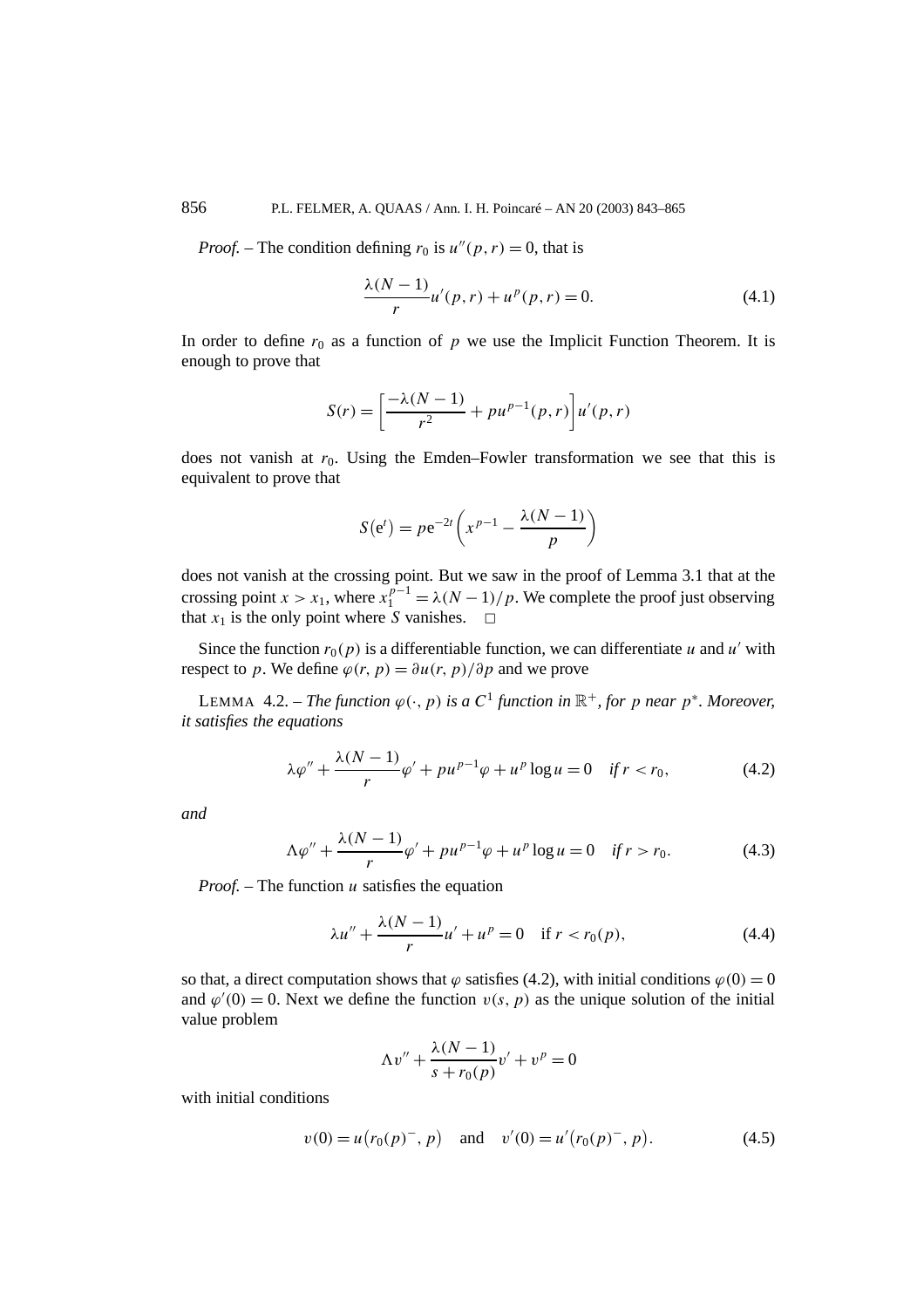Then we see that *v* is differentiable with respect to *p* and  $u(r, p) = v(r - r_0(p), p)$  for all  $r \ge r_0(p)$ . From here we find that  $u(r, p)$  is also differentiable with respect to p. Differentiating we have that for all  $r > r_0(p)$ 

$$
\frac{\partial u}{\partial p}(r, p) = -v'(r - r_0(p), p)r'_0(p) + \frac{\partial v}{\partial p}(r - r_0(p), p),
$$

from where we obtain

$$
\frac{\partial u}{\partial p}(r_0(p)^+, p) = -v'(0, p)r'_0(p) + \frac{\partial v}{\partial p}(0, p).
$$

If we consider the initial conditions (4.5) we finally find that

$$
\frac{\partial u}{\partial p}(r_0(p)^+, p) = \frac{\partial u}{\partial p}(r_0(p)^-, p).
$$

In a similar way we obtain

$$
\frac{\partial u'}{\partial p}(r_0(p)^+, p) = \frac{\partial u'}{\partial p}(r_0(p)^-, p).
$$

This last two equalities prove that  $\varphi$  is of class  $C^1$ .  $\Box$ 

In the discussion to follow we will keep  $p = p^*$  fixed. Then, for notational convenience, we will write *p* instead of  $p^*$ . In the proof of Proposition 4.1 we will come back to the regular notation.

Now we fix the constant  $\gamma > 0$ , the initial condition in (2.1)–(2.2), in such a way that  $x'(T) = 0$  implies  $u(e^T) = 1$ . This is possible since a change in  $\gamma$  implies time translation in the dynamical system. The next lemma provides two identities that are very important in the sequel. These type of identities where introduced in [15], for a related problem.

LEMMA 4.3. – Let  $u(r, p)$  and  $\varphi(r)$  as above. Then the following identities hold:

$$
\left\{r^{N-1}\left[(ru)''\varphi - (ru)'\varphi'\right]\right\}' = \frac{r^{N-1}}{\lambda}\left[(p-3)u^p\varphi + ru'u^p\log u + u^{p+1}\log u\right],\tag{4.6}
$$

$$
\left\{r^{N-1}(u'\varphi - u\varphi')\right\}' = \frac{r^{N-1}}{\lambda} \left[ (p-1)u^p \varphi + u^{p+1} \log u \right], \quad \text{for } r \ge r_0,\tag{4.7}
$$

*and*

$$
\left\{r^{\widetilde{N}-1}\left[(ru)''\varphi-(ru)'\varphi'\right]\right\}'=\frac{r^{\widetilde{N}-1}}{\Lambda}\left[(p-3)u^p\varphi+ru'u^p\log u+u^{p+1}\log u\right],\tag{4.8}
$$

$$
\left\{r^{\widetilde{N}-1}(u'\varphi - u\varphi')\right\}' = \frac{r^{N-1}}{\Lambda} \left[ (p-1)u^p \varphi + u^{p+1} \log u \right] \quad \text{and } r > r_0. \tag{4.9}
$$

*Proof.* – The proof is obtained by a routine calculation, starting from the equations satisfied by  $\varphi$  and  $u$ . We omit the details.  $\Box$ 

The next lemma is a key step in our arguments.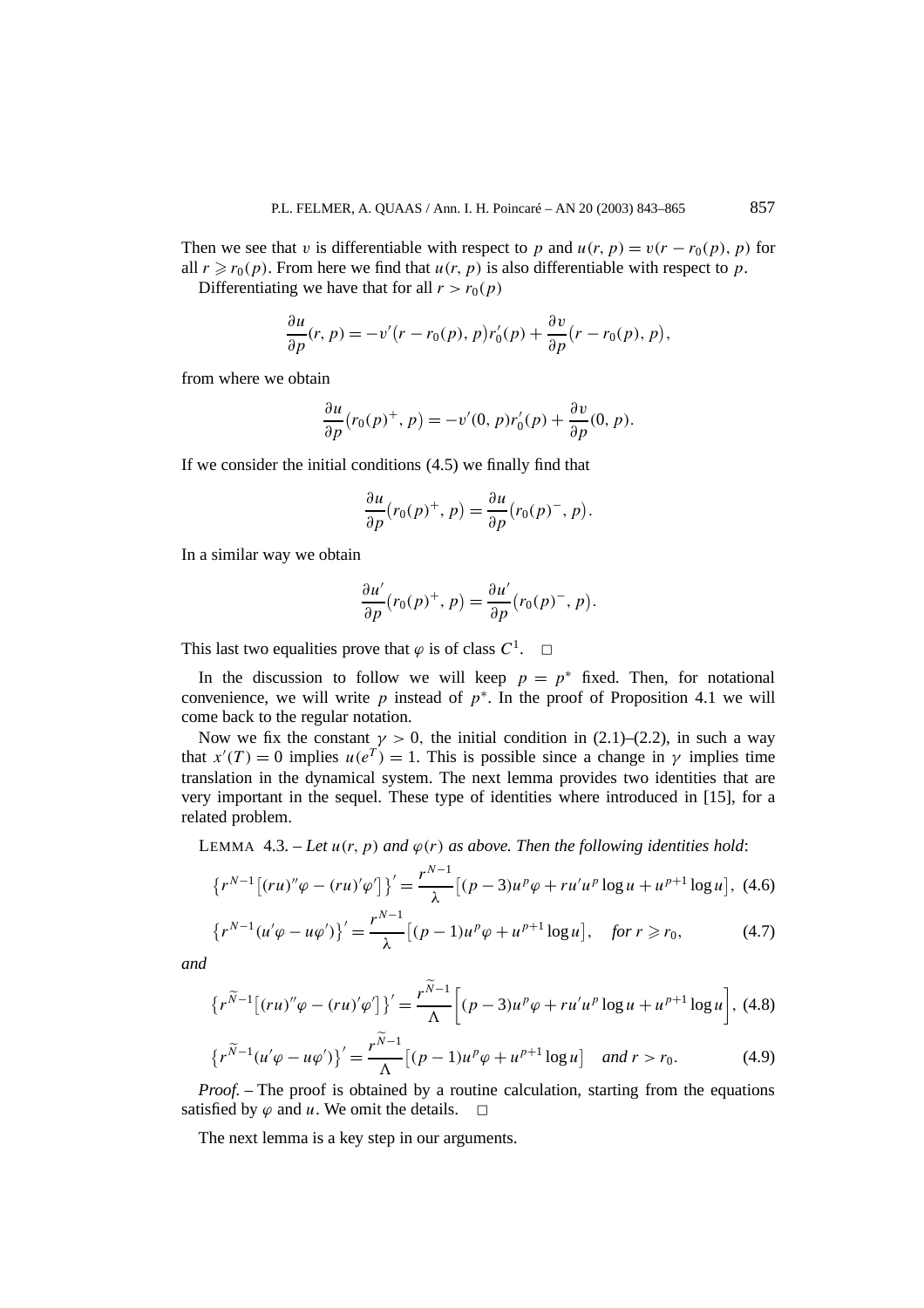LEMMA 4.4. – *It is not possible to have simultaneously that*

$$
\lim_{r \to \infty} \varphi(r) = c_1 \leq 0 \quad \text{and} \quad \lim_{r \to \infty} r\varphi'(r) = 0.
$$

*Proof. –* Since *u* is a fast decaying solution, there exists a *C >* 0 such that

$$
\lim_{r \to \infty} u(r)r^{\widetilde{N}-2} = C \quad \text{and} \quad \lim_{r \to \infty} u'(r)r^{\widetilde{N}-1} = (2 - \widetilde{N})C. \tag{4.10}
$$

Then

$$
\lim_{r \to \infty} r^{\widetilde{N}-1} (u' \varphi - u \varphi') = (2 - \widetilde{N}) C c_1.
$$
\n(4.11)

On the other hand, using the equation for *u* we find

$$
r^{\widetilde{N}-1}\big[(ru)''\varphi-(ru)'\varphi'\big]=r^{\widetilde{N}-1}\big[\big((3-\widetilde{N})u'-ru^p\big)\varphi-(u+ru')\varphi'\big].
$$

From here, and the fact that  $p > \widetilde{N}/(\widetilde{N} - 2)$ , we obtain

$$
\lim_{r \to \infty} r^{\widetilde{N}-1} \left[ (ru)'' \varphi - (ru)' \varphi' \right] = (2 - \widetilde{N})(3 - \widetilde{N}) C c_1. \tag{4.12}
$$

Now we integrate identities  $(4.7)$ ,  $(4.9)$  and  $(4.6)$ ,  $(4.8)$  and we use the limits  $(4.11)$ and (4.12) to find

$$
\int_{0}^{r_0} \frac{r^{N-1}}{\lambda} [(p-1)u^p \varphi + u^{p+1} \log u] + \beta \int_{r_0}^{\infty} \frac{r^{\widetilde{N}-1}}{\Lambda} [(p-1)u^p \varphi + u^{p+1} \log u]
$$
  
=  $(2 - \widetilde{N}) C c_1$ 

and

$$
\int_{0}^{r_0} \frac{r^{N-1}}{\lambda} [(p-3)u^p \varphi + ru'u^p \log u + u^{p+1} \log u]
$$
  
+  $\beta \int_{r_0}^{\infty} \frac{r^{\widetilde{N}-1}}{\Lambda} [(p-3)u^p \varphi + ru'u^p \log u + u^{p+1} \log u]$   
=  $(2 - \widetilde{N})(3 - \widetilde{N})C_{c_1}$ ,

where  $\beta = r_0^{N-\widetilde{N}}$ . If we multiply the first integral by  $(p-3)/(p-1)$  and subtract the second one we get

$$
\int_{0}^{r_0} \frac{r^{N-1}}{\lambda} \left[ (\alpha u + r u') u^p \log u \right] + \beta \int_{r_0}^{\infty} \frac{r^{\widetilde{N}-1}}{\Lambda} \left[ (\alpha u + r u') u^p \log u \right]
$$

$$
= \left( 3 - \widetilde{N} - \frac{p-3}{p-1} \right) (2 - \widetilde{N}) C c_1.
$$
(4.13)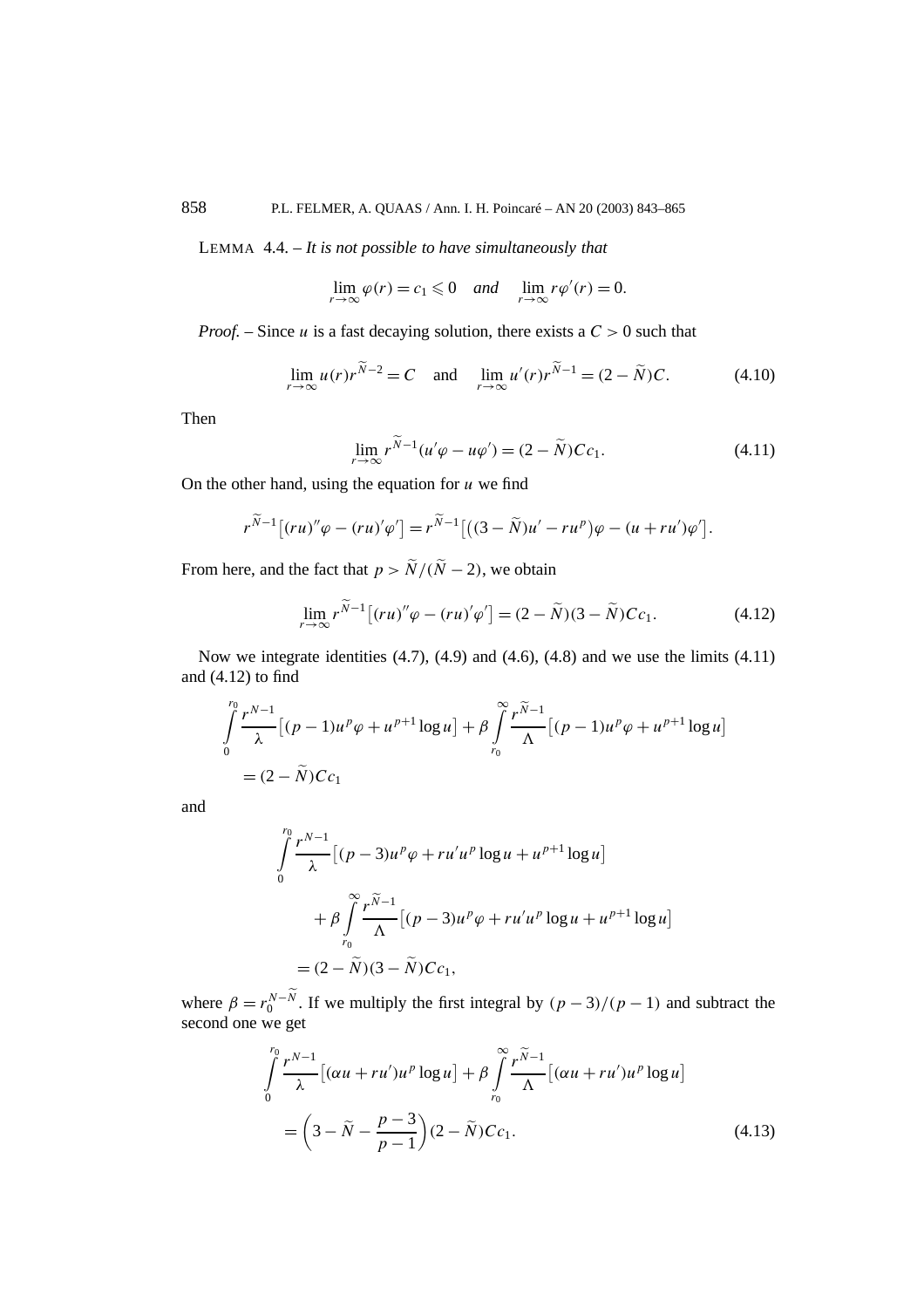We notice that  $x'(t) = r^{\alpha}(\alpha u + ru')$ , then  $\alpha u + ru'$  change the sign when  $x'$  does. But we have chosen  $\gamma$  so that log *u* change sign when *x'* does. Thus  $(\alpha u + ru')u^p \log u > 0$ , for all *r*  $\ge$  0. On the other hand, since *p* >  $\tilde{N}/(\tilde{N} - 2)$  we have that the right-hand side in (4.13) is negative or zero, providing a contradiction in  $(4.13)$  is negative or zero, providing a contradiction.

Continuing with our analysis we define the function

$$
w=w_{\theta}(r)=r^{\theta}u(r, p),
$$

for  $\theta > 0$  chosen so that  $\theta = (N - 1)/2$  if  $N > 3$  and  $\theta = (N - 2)/2$  if  $2 < N \le 3$ . This function was introduced by Erbe and Tang in [8], for a related problem. The function *w* satisfies the equation

$$
w'' + \frac{(\tilde{N} - 1 - 2\theta)}{r}w' + \frac{\theta(\theta + 2 - \tilde{N})}{r^2}w + r^{\theta}\frac{u^p}{\Lambda} = 0 \quad \text{if } r > r_0. \tag{4.14}
$$

Next we define

$$
y(r) = \frac{\partial w(r)}{\partial p} = r^{\theta} \varphi.
$$

When  $\tilde{N} > 3$ , the function *y* satisfies the equation

$$
y'' + \left(\frac{(\tilde{N} - 1)(3 - \tilde{N})}{4r^2} + \frac{pu^{p-1}}{\Lambda}\right)y + r^{\theta} \frac{u^p}{\Lambda} \log u = 0 \quad \text{if } r > r_0. \tag{4.15}
$$

Since  $u$  is a fast decaying solution we have  $(4.10)$ , then we find that

$$
\lim_{r \to \infty} r^{(\widetilde{N}-2)(p-1)} u^{p-1}(r) = C^{p-1}.
$$
\n(4.16)

But, since  $p > \tilde{N}/(\tilde{N} - 2)$ , we have that  $(\tilde{N} - 2)(p - 1) > 2$ . Thus the coefficient in the second term of (4.15) is negative for *r* large.

When  $2 < N \leq 3$ , then *y* satisfies the equation

$$
y'' + \frac{y'}{r} + \left(\frac{-(\tilde{N} - 2)^2}{4r^2} + \frac{pu^{p-1}}{\Lambda}\right)y + r^{\theta} \frac{u^p}{\Lambda} \log u = 0 \quad \text{if } r > r_0. \tag{4.17}
$$

Since, again we have  $(4.16)$ , the coefficient of the third term in  $(4.17)$  is also negative for *r* large.

Now we can prove the following lemma on the asymptotic behavior of *y*.

LEMMA 4.5. – *The function y defined above satisfies*  $y(r) > 0$  *for r large.* 

*Proof.* – Suppose, for contradiction, that there exists a  $\bar{r}$  large such that  $y(\bar{r}) < 0$ , then we have the following two possibilities:

(a)  $y(r) < 0$  for all  $r > \bar{r}$  or (b) there exists  $r^* > \bar{r}$  such that  $y(r^*) = 0$  and  $y'(r^*) \ge 0$ . In case (a) we have that  $\varphi(r) < 0$  for all  $r > \bar{r}$ . From (4.9) we have then that for *r* large

$$
\left\{r^{\widetilde{N}-1}(u'\varphi - u\varphi')\right\}' < 0 \quad \text{and} \quad \left\{r^{\widetilde{N}-1}\varphi'\right\}' > 0. \tag{4.18}
$$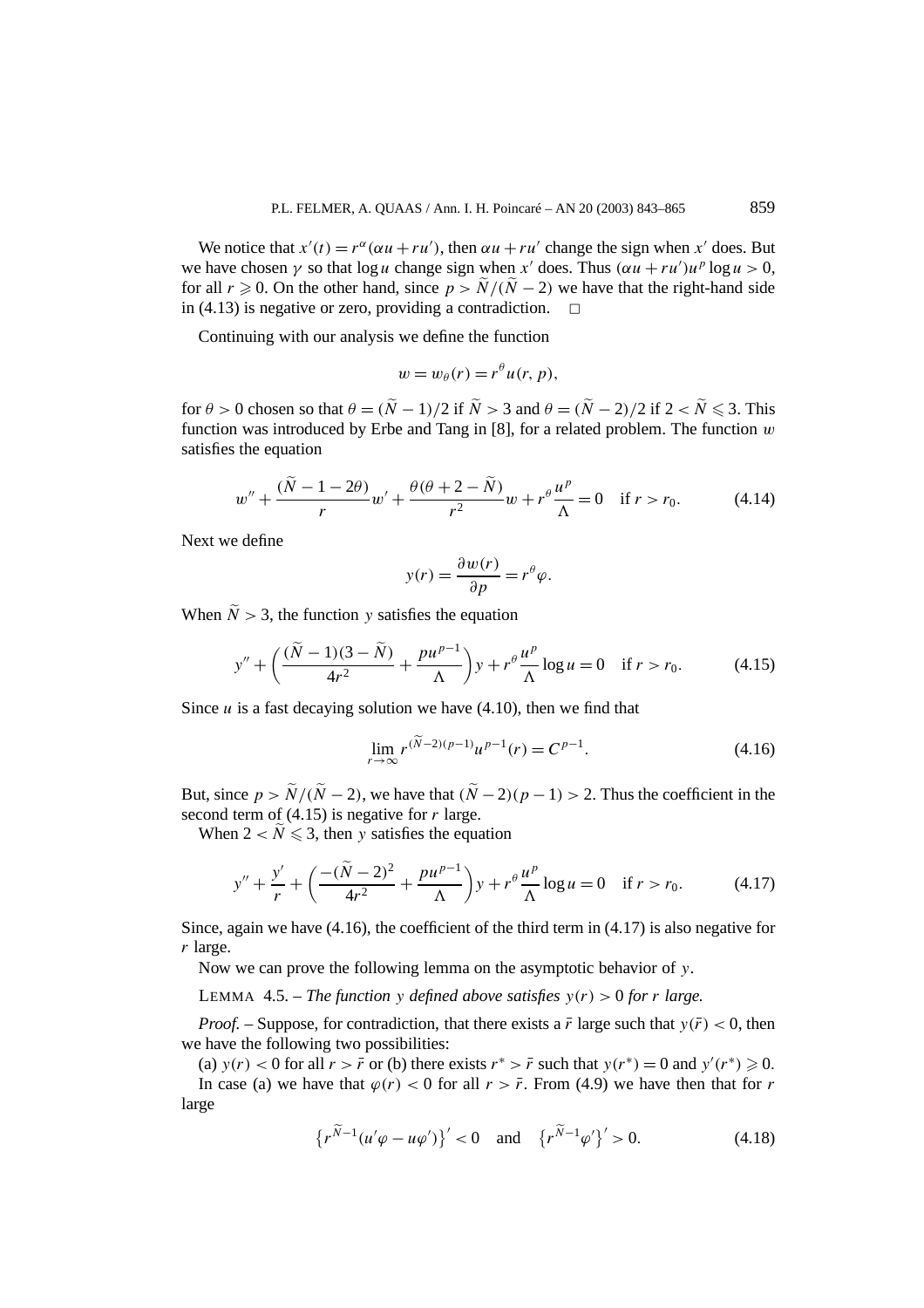Again there are two possibilities:

(i) There exists  $\tilde{r} > \bar{r}$  such that  $u'(\tilde{r})\varphi(\tilde{r}) - u(\tilde{r})\varphi'(\tilde{r}) < 0$  or

(ii)  $u'(r)\varphi(r) - u(r)\varphi'(r) > 0$  for all  $r \geq \bar{r}$ .

If (i) is true, from (4.18) we have  $u'(r)\varphi(r) - u(r)\varphi'(r) < 0$  for all  $r \geq r$ , from where it follows that the function  $u/\varphi$  is strictly decreasing for all  $r \geq \tilde{r}$ . Thus there is a number *c*∞, possibly −∞, such that

$$
\lim_{r \to \infty} \frac{u(r)r^{\widetilde{N}-2}}{\varphi(r)r^{\widetilde{N}-2}} = c_{\infty},
$$

and then  $\lim_{r\to\infty}\varphi r^{N-2}=C/c_{\infty}\leqslant 0$ , where *C* is given in (4.10). On the other hand from (4.3) we have  $\{r^{N-1}\varphi'\}\neq 0$  for *r* large, then there is a positive constant *c*<sub>1</sub>, possibly  $+\infty$ , so that

$$
\lim_{r \to \infty} \varphi' r^{\widetilde{N}-1} = c_1.
$$

Hence by the L'Hospital's rule we get

$$
\lim_{r \to \infty} \varphi' r^{\widetilde{N}-1} = (2 - \widetilde{N}) \lim_{r \to \infty} \varphi r^{\widetilde{N}-2} = (2 - \widetilde{N}) \frac{C}{c_{\infty}}.
$$

From here we obtain that  $\varphi(r) \to 0$  and  $r\varphi'(r) \to 0$  as  $r \to \infty$ , contradicting Lemma 4.4.

If (ii) is true, we have

$$
u'(r)\varphi(r) - u(r)\varphi'(r) > 0 \quad \text{for all } r \geq \tilde{r}.\tag{4.19}
$$

From (4.18) there exists  $c_2 \in (-\infty, +\infty]$  such that  $\lim_{r\to\infty} \varphi'(r)r^{N-1} = c_2$ .

In case  $c_2 \leq 0$  we have  $\varphi'(r) < 0$  for all *r* large, consequently there exists  $c_1 \in$  $[-\infty, 0)$  such that  $\lim_{r\to\infty} \varphi(r) = c_1$ . We claim that  $c_1$  is finite. In fact, we first observe that, since  $\varphi'(r)r^{N-1} = r^{N-2}(r\varphi'(r))$  converges to a finite limit, we have necessarily that  $\lim_{r\to\infty} r\varphi'(r) = 0$ . Then from (4.18) and (4.19) we find a finite constant  $c \ge 0$  such that

$$
\lim_{r \to \infty} r^{\widetilde{N}-1} \big( u'(r)\varphi(r) - u(r)\varphi'(r) \big) = c,\tag{4.20}
$$

from where it follows that  $c_1$  is finite. Thus we get a contradiction with Lemma 4.4.

In case  $c_2 > 0$  then  $\varphi'(r) > 0$  for all *r* large, so that there exists a constant  $c_1 \in$  $(-∞, 0]$  such that  $\lim_{r\to\infty} φ(r) = c_1$ .

Again we have  $(4.20)$  from where we find a non-negative constant  $c_3$  such that lim<sub>*r*→∞</sub>  $r\varphi'(r) = c_3$ . If  $c_3 > 0$  then integrating this last limit we conclude that  $\varphi$  is unbounded, which is impossible. Thus we again contradict Lemma 4.4.

In the second case (b), if  $N > 3$  we have that  $y(r) > 0$  for all  $r > r^*$  that is because  $(4.15)$  implies  $y''(t) > 0$  if  $y(t) \ge 0$ .

In case  $2 < \tilde{N} \leq 3$ , then there exists  $r_0 > r^*$  such that  $y(r_0) > 0$ . In fact, the contrary would imply that  $r^*$  is a local maximum point, contradicting the fact that  $y''(r^*) > 0$ ,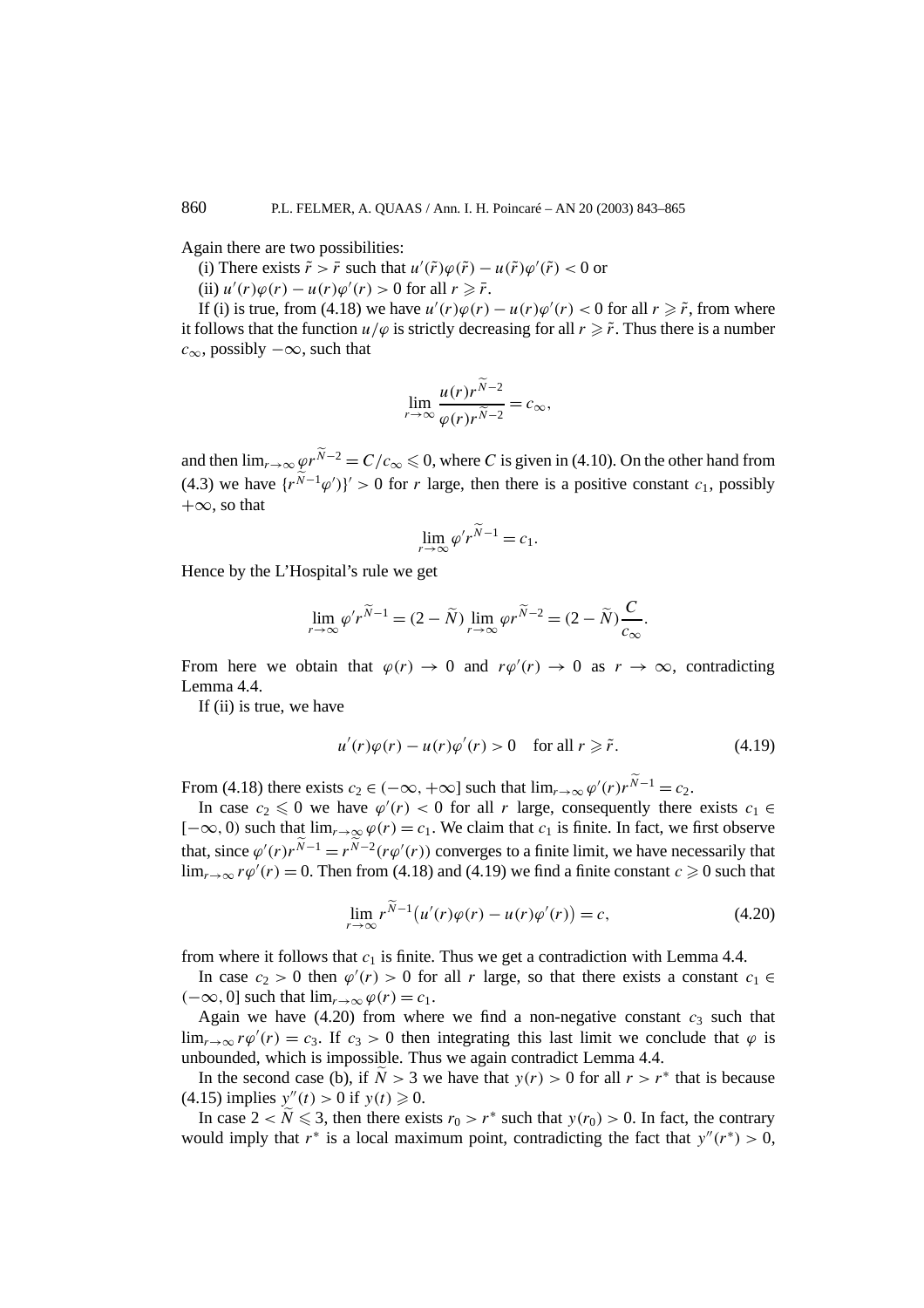as follows from (4.17). Now assuming  $y(r_0) > 0$ , we see that  $y(r) > 0$  for all  $r > r^*$ , because the contrary would imply that *y* has a local maximum point in  $r_1 \in (r^*, \infty)$ contradicting again that  $y''(r_1) > 0$ , as follows again from (4.17).  $\Box$ 

COROLLARY 4.1. – *The function y defined above, satisfies*  $y'(r) > 0$  *for r large.* 

*Proof.* – From Lemma 4.5 we have  $y(r) > 0$  for *r* large, so in the case  $N > 3$ , by (4.15) we see that  $y''(r) > 0$  for *r* large, hence *y* is monotone. Thus we can define

$$
y_{\infty} = \lim_{r \to \infty} y(r).
$$

If  $0 \le y_\infty < \infty$  then  $\varphi(r) \to 0$  and  $r\varphi'(r) \to 0$  as  $r \to \infty$ . But this contradicts Lemma 4.4. Hence  $y_{\infty} = \infty$ , and then  $y'(r) > 0$  for *r* large.

In the case  $2 < \tilde{N} \leq 3$ , by (4.17) we have  $\{ry'\}'(r) > 0$ . Consequently *ry'* is increasing, and then there exists  $l \in (-\infty, +\infty]$  such that

$$
\lim_{r \to \infty} ry'(r) = l.
$$

If  $l < \infty$  we have

$$
\lim_{r \to \infty} \left( \frac{\tilde{N} - 2}{2} \right) r^{(\tilde{N}2)/2} \varphi(r) + r^{(\tilde{N})/2} \varphi'(r) = l.
$$

Then  $\varphi(r) \to 0$  and  $r\varphi'(r) \to 0$  as  $r \to \infty$ , but this contradicts Lemma 4.4. Hence  $l = \infty$  and then  $y'(r) > 0$  for *r* large.  $\Box$ 

Now we are prepared for proving Proposition 4.1. From now on we come back to our notation  $p^* \in \mathcal{F}$ .

*Proof of Proposition 4.1.* – Let  $p^* \in \mathcal{F}$  and  $p < p^*$  sufficiently close to  $p^*$ . Here, and in what follows, we assume that  $u(0, p) = u(0, p^*) = \gamma$ , where  $\gamma$  was chosen before.

Suppose first that  $p \in \mathcal{F}$  and  $\widetilde{N} > 3$ . Let us define

$$
w(r) = r^{(\widetilde{N}-1)/2}u(r, p),
$$
  $w_*(r) = r^{(\widetilde{N}-1)/2}u(r, p^*)$ 

and  $v = w_* - w$ . We see that for *r* large *v* satisfies the equation

$$
v''(r) + \frac{(\tilde{N} - 1)(3 - \tilde{N})}{4r^2}v(r) + r^{(\tilde{N} - 1)/2} \frac{(u(r, p^*)^{p^*} - u(r, p)^p)}{\Lambda} = 0.
$$
 (4.21)

By the mean value theorem we have

$$
u(r, p^*)^{p^*} - u(r, p)^p = p^* (\xi(r))^{p^*-1} (u(r, p^*) - u(r, p)) + u(r, p)^{p^*} - u(r, p)^p, (4.22)
$$

where

$$
\xi(r) \in \left(\min\{u(r, p^*), u(r, p)\}, \max\{u(r, p^*), u(r, p)\}\right).
$$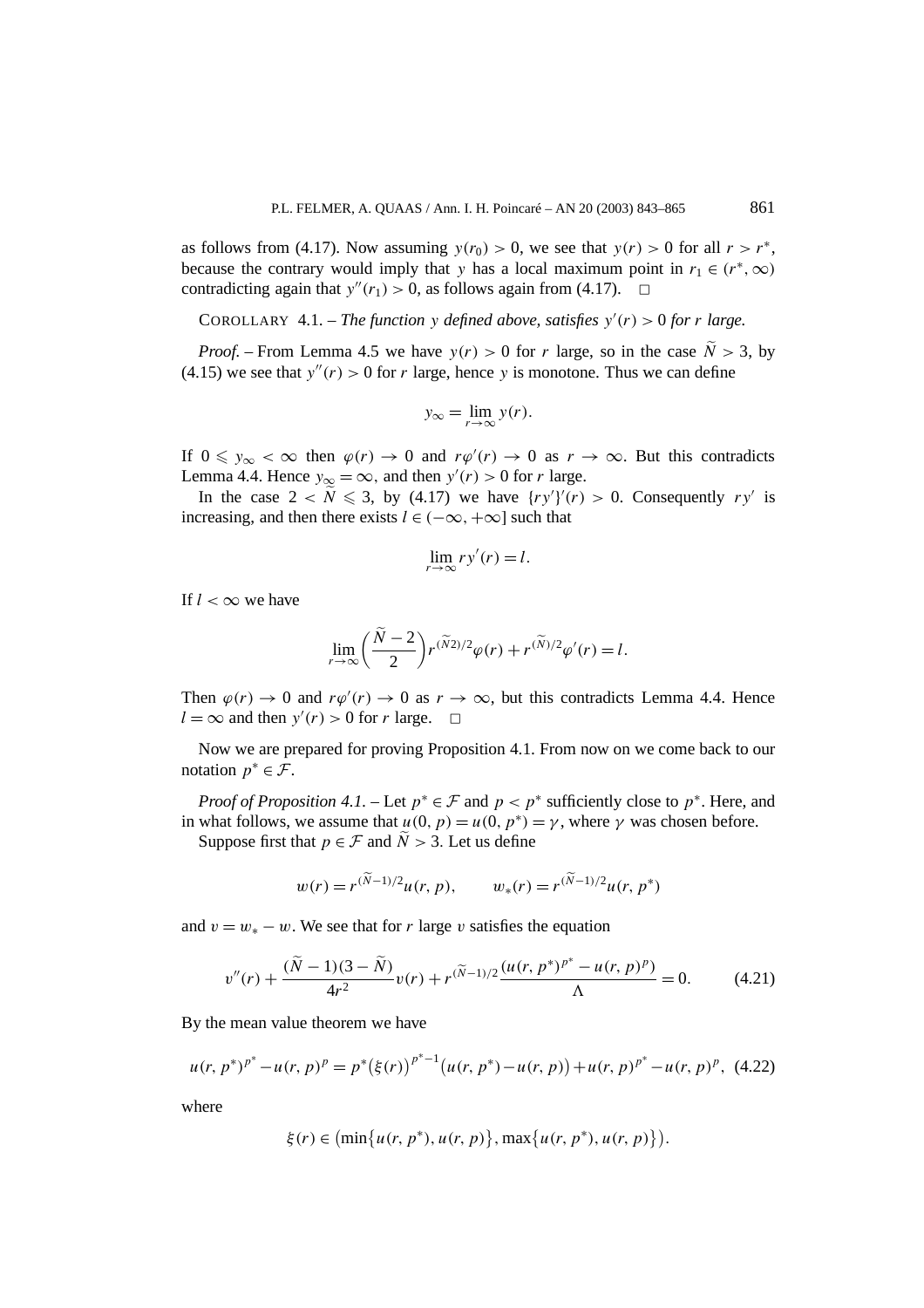Next we use continuity of the solution of  $(2.1)$ – $(2.2)$  with respect to the parameter *p* and the fact that  $u'(r, p) < 0$  for all  $r > 0$ , to find  $\bar{r}$  and  $\varepsilon > 0$  such that  $u(r, p) < 1$ , for all  $r \geq r$  and for all  $p \in (p^* - \varepsilon, p^*)$ . Then *v* satisfies

$$
v'' + \left(\frac{(\tilde{N}-1)(3-\tilde{N})}{4r^2} + \frac{p^*(\xi(r))^{p^*-1}}{\Lambda}\right)v \ge 0 \quad \text{for all } r \ge \bar{r}.
$$
 (4.23)

Using (4.16) and that  $p > \tilde{N}/(\tilde{N} - 2)$  we conclude the existence of  $r^*$  such that

$$
\frac{(\tilde{N}-1)(3-\tilde{N})}{4r^2} + \frac{p^*(u(r, p^*))^{p^*-1}}{\Lambda} < 0 \quad \text{for all } r \ge r^*.
$$
 (4.24)

On the other hand, by Lemma 4.5 and Corollary 4.1, there exists  $\tilde{r}$  such that  $y(\tilde{r}) > 0$ and  $y'(\tilde{r}) > 0$ , for  $\tilde{r} > \max\{r^*, \bar{r}\}\)$ . Thus  $v(\tilde{r}) > 0$  and  $v'(\tilde{r}) > 0$  for a fix  $p \in (p^* - \varepsilon, p^*)$ close to *p*<sup>\*</sup>. But since  $p \in \mathcal{F}$  and  $\tilde{N} > 3$ , we have  $v(r) \to 0$  as  $r \to \infty$ . Thus *v* has a positive maximum, let us say in  $\hat{r}$ . Since  $v(\hat{r}) > 0$ , we get  $u(\hat{r}, p) < u(\hat{r}, p^*)$ , hence  $u(\hat{r}, p^*) > \xi(\hat{r})$ . Thus, from (4.24) we have

$$
\frac{(\tilde{N}-1)(3-\tilde{N})}{4\hat{r}^2} + \frac{p^*(\xi(\hat{r}))^{p^*-1}}{\Lambda} < 0.
$$

But then we get a contradiction from  $(4.23)$ , and the fact that  $\hat{r}$  is a maximum of *v*.

In case  $p \in \mathcal{F}$  and  $2 < N \le 3$  we proceed slightly different. Define

$$
w(r) = r^{(\widetilde{N}-2)/2} u(r, p), \qquad w_*(r) = r^{(\widetilde{N}-2)/2} u(r, p^*)
$$

and  $v = w_* - w$ . We see that for *r* large, *v* satisfies

$$
v''(r) + \frac{v'(r)}{r} + \frac{-(\tilde{N}-2)^2}{4r^2}v(r) + r^{(\tilde{N}-2)/2}\frac{(u(r, p^*)^{p^*} - u(r, p)^p)}{\Lambda} = 0.
$$

Then we use an argument similar to that of  $\tilde{N} > 3$ , and we get a contradiction again.

Suppose next that  $p \in \mathcal{P} \cup \mathcal{S}$ . We will distinguish two cases:  $\lambda \leq \Lambda$  and  $\Lambda < \lambda$ , corresponding to  $\mathcal{M}^+$  and  $\mathcal{M}^-$ , respectively.

In case  $\lambda \le \Lambda$  we observe that the solution  $u = u(r, p)$  satisfies

$$
\Lambda u'' + \lambda \frac{N-1}{r} u' + u^p \leq 0, \quad \forall r > 0.
$$

We see then that the argument given for  $p \in \mathcal{F}$  can be repeated step by step since the function *v* satisfies, for *r* large,

$$
v''(r) + \frac{(\tilde{N} - 1)(3 - \tilde{N})}{4r^2}v(r) + r^{(\tilde{N} - 1)/2} \frac{(u(r, p^*)^{p^*} - u(r, p)^p)}{\Lambda} \ge 0,
$$
 (4.25)

which is all we need.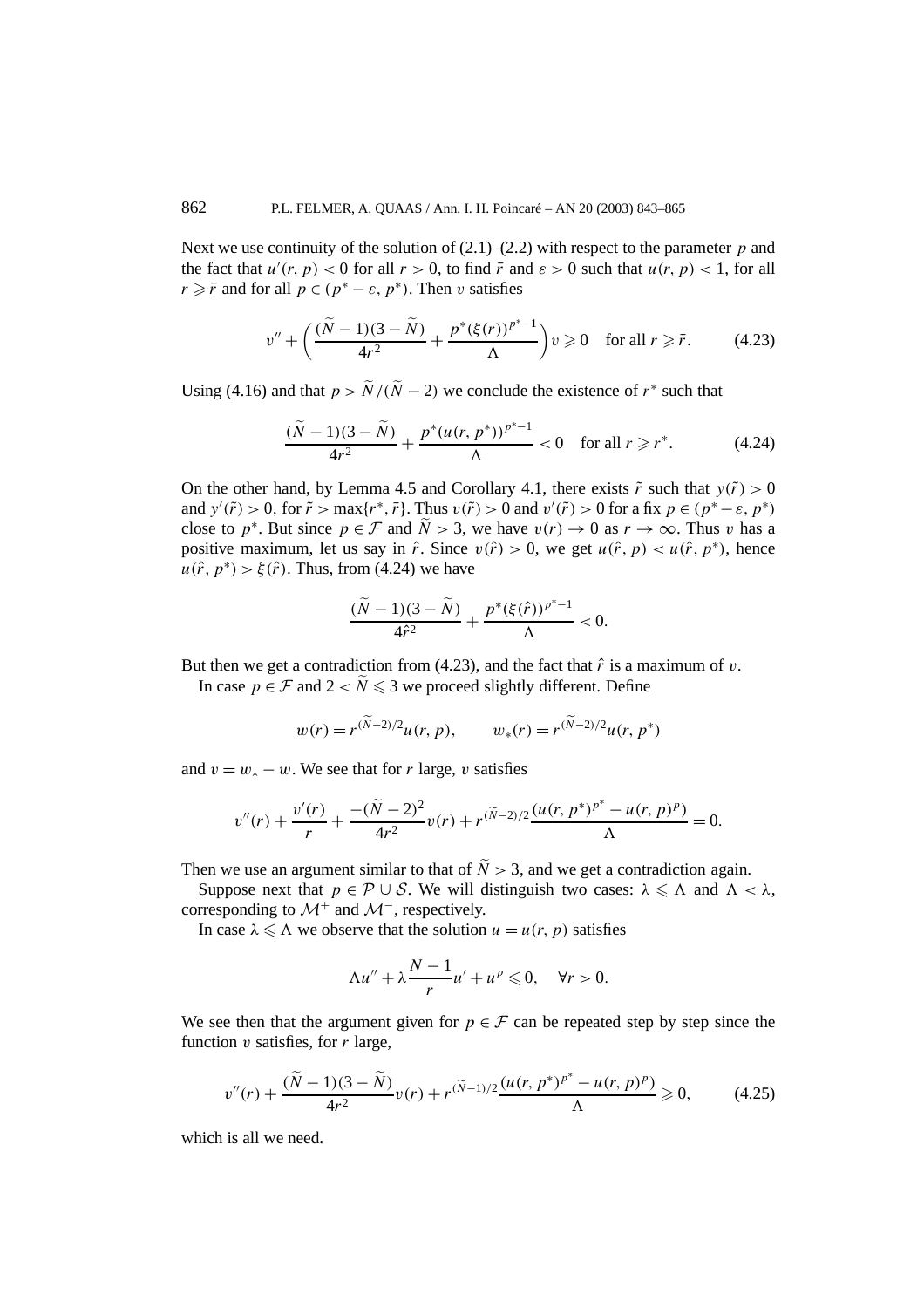In case  $\Lambda < \lambda$  we need some extra work. Assume first that  $N > 3$  and define the function  $\bar{w}^*(r) = r^{(N-1)/2}u(r, p^*)$  and  $\bar{v}$  as

$$
\bar{y}(r) = \frac{\partial \bar{w}^*(r)}{\partial p} = r^{(N-1)/2} \varphi.
$$

Then the function  $\bar{y}$  satisfies the equation

$$
\bar{y}'' + (\tilde{N} - N)\frac{\bar{y}'}{r} + \left(\frac{(N-1)(N+3-2\tilde{N})}{4r^2} + \frac{p^*u(r, p^*)^{p^*-1}}{\Lambda}\right)\bar{y} + r^{(N-1)/2}\frac{u(r, p^*)^{p^*}}{\Lambda}\log u = 0,
$$
\n(4.26)

if  $r > r_0$ . We claim that  $\bar{y}$  and  $\bar{y}'$  are positive, for *r* large enough. In fact, by Lemma 4.5 we know that for *r* large the function *y* is positive, then  $\bar{y}$  is also positive. On the other hand, as in (4.24) and noticing that  $\tilde{N} > N$ , we can find  $r^*$  such that

$$
\frac{(N-1)(N+3-2\tilde{N})}{4r^2} + \frac{p^*u(r, p^*)^{p^*-1}}{\Lambda} < 0 \quad \text{for all } r \geq r^*.\tag{4.27}
$$

Thus, from (4.26) we get that  $(r^{N-N} \bar{y}')'$  is positive for large *r* and so that  $\lim_{r\to\infty} r^{N-N} \bar{y}'$  $=$ *l* exists. If *l* is finite we have that

$$
\lim_{r \to \infty} r^{\widetilde{N} - (N+1)/2} \varphi'(r) + \frac{N-1}{2} r^{\widetilde{N} - (N+3)/2} \varphi(r) = l,
$$

from where we see that  $\lim_{r\to\infty} r\varphi'(r) = \lim_{r\to\infty} \varphi(r) = 0$ , contradicting Lemma 4.4. We conclude so that  $l = +\infty$  and then  $\bar{y}'(r) > 0$ , for *r* large, completing the proof of our claim.

Next we define  $\bar{w}(r) = r^{(N-1)/2}u(r, p)$  and  $v = \bar{w}^* - \bar{w}$ . By the positivity of  $\bar{y}$  and *y*<sup> $\bar{y}$ </sup> and the growth of  $\bar{w}$ <sup>\*</sup> and  $\bar{w}$ , we find that, for certain *p* close to  $p$ <sup>\*</sup>, *v* possesses a positive maximum at a point  $\bar{r}$ .

If *u* is convex at  $\bar{r}$  then *v* satisfies the equation

$$
v'' + (\tilde{N} - N)\frac{v'}{r} + \left(\frac{(N-1)(N+3-2\tilde{N})}{4r^2}\right)v + r^{(N-1)/2}\frac{u(r, p^*)^{p^*} - u(r, p)^p}{\Lambda} = 0,
$$

and we can repeat the argument as in the case  $p \in \mathcal{F}$ .

If *u* is concave at  $\bar{r}$ , the point of maximum of *v*, then we use that  $u^* = u(\cdot, p^*)$  satisfies

$$
\lambda(u^*)'' + \lambda(N-1)\frac{(u^*)'}{r} + (u^*)^{p^*} \geq 0
$$

to find that *v* satisfies the inequality

$$
v'' + \left(\frac{(N-1)(3-N)}{4r^2}\right)v + r^{(N-1)/2}\frac{u(r, p^*)^{p^*} - u(r, p)^p}{\lambda} \ge 0.
$$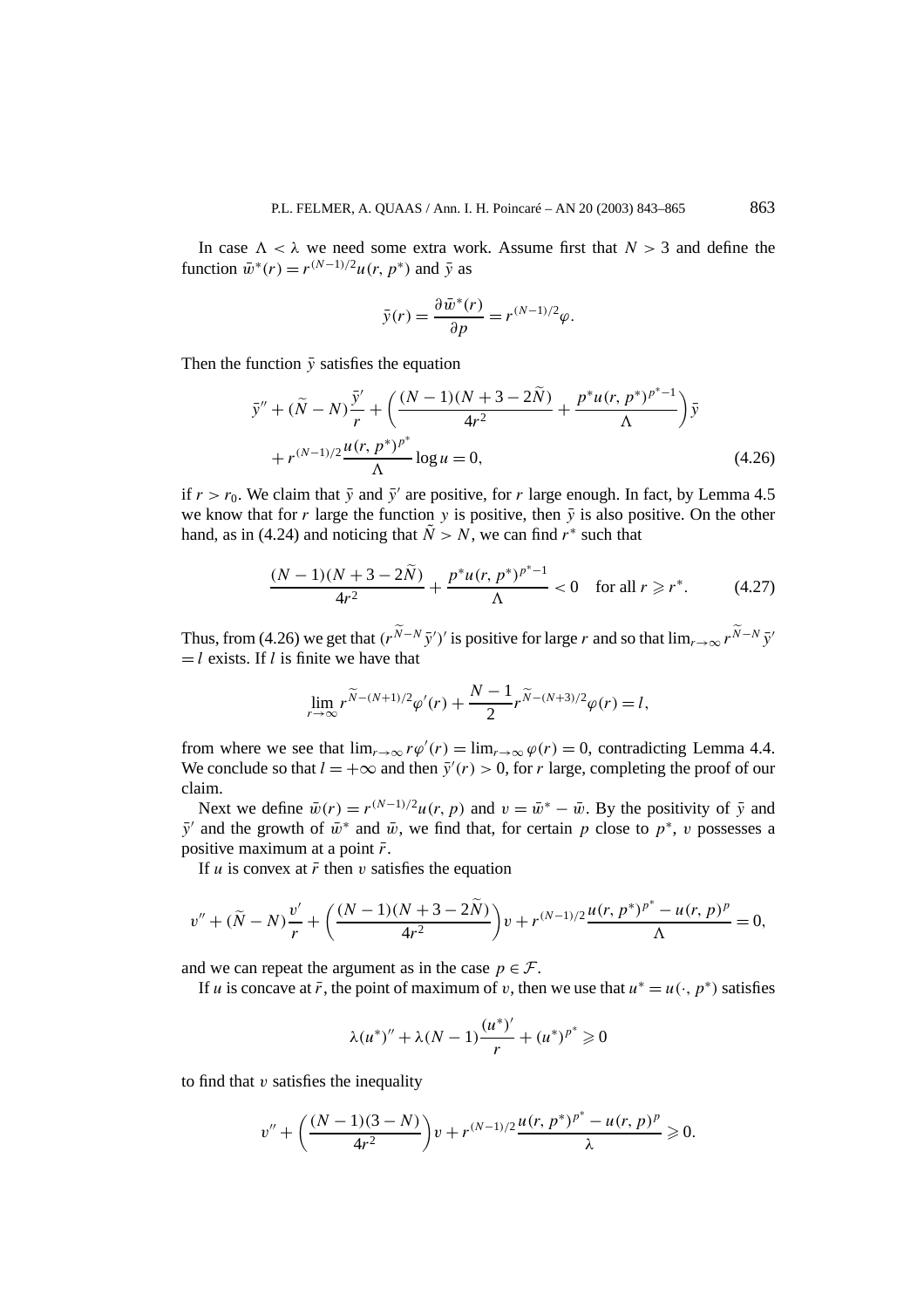From here we can reach a contradiction again, as in the case  $p \in \mathcal{F}$ .

It is only left the case  $N = 3$ , but this is treated proceeding as before, but defining  $\bar{w}^*(r) = r^{(N-2)/2}u(r, p^*)$  and  $\bar{w}(r) = r^{(N-2)/2}u(r, p)$ . This finishes the proof of the proposition.  $\square$ 

Now we can complete the proof of Proposition 4.2, saying that above  $p^* \in \mathcal{F}$  solutions are slow (or pseudo-slow) decaying.

*Proof of Proposition 4.2.* – Let us assume that  $p \in C$  and  $p > p^*$ . We have that the function  $u(r, p^*)$  is convex for  $r > r_0$  and that if p is close enough to  $p^*$ , the function  $u(r, p)$  is also convex for  $r \in (r_0 + 1, r_1)$ , where  $r_1$  is the first point where  $u(r, p) = 0$ . We notice that  $r_1$  goes to infinity if  $p \to p^*$ .

Then in the range  $r \in (r_0 + 1, r_1)$  we can proceed as in the proof of Proposition 4.1 (in the case  $p \in \mathcal{F}$ ). The difference is that in (4.23) the inequality is reversed and at  $\tilde{r}$  we have  $v(\tilde{r}) < 0$  and  $v'(\tilde{r}) < 0$ . The contradiction comes from the fact that  $v(r_1) > 0$  and so *v* must have a minimum in  $(r_0 + 1, r_1)$ .

To conclude we notice that if  $p > p^*$  and  $p \in \mathcal{F}$ , then  $p \notin \mathcal{F}$ , because Proposition 4.1 would imply that  $(p^*, p) \cap C \neq \emptyset$ , which is impossible as we just proved.  $\Box$ 

### **5. Proof of Theorems 1.1 and 1.2**

In this section we complete the proof of Theorems 1.1 and 1.2. We also state and prove an existence theorem in the case of the ball, which appears as a direct consequence of our analysis.

*Proof of Theorem 1.1.* – According to Propositions 3.1, 3.2 and Remark 2.1, the sets C and  $\mathcal{P} \setminus \{(\tilde{N} + 2)/(\tilde{N} - 2)\}\$ are open in  $(1, \infty)$  and their boundary points are in  $\mathcal{F}$ . The fact that  $F$  is a Singleton is a direct consequence of Propositions 4.1 and 4.2. The growth rate of its single element is obtained by analyzing the linearization of the dynamical system near  $(0, 0)$  in  $R^-$ .

The rest of the theorem follows directly from Proposition 3.3.  $\Box$ 

*Proof of Theorem 1.2.* – As in Theorem 1.1, the fact that  $\mathcal F$  is a Singleton is a direct consequence of Propositions 4.1 and 4.2 and the openness of C and of  $\mathcal{P} \cup \mathcal{S}$ . The rest of the theorem follows directly from Propositions 3.1 and 3.2.  $\Box$ 

Finally our existence theorem for a ball.

THEOREM 5.1. – Let  $R > 0$  and  $B = B(0, R)$  the ball of radius R centered at the *origin. Then the equation*

$$
\mathcal{M}^{\pm}_{\lambda,\Lambda}(D^2u) + u^p = 0 \quad \text{in } B,
$$
  
 
$$
u(x) = 0, \quad x \in \partial B, \quad u > 0 \quad \text{in } B,
$$
 (5.1)

*has a unique solution provided*  $1 < p < p^*_{\pm}$ .